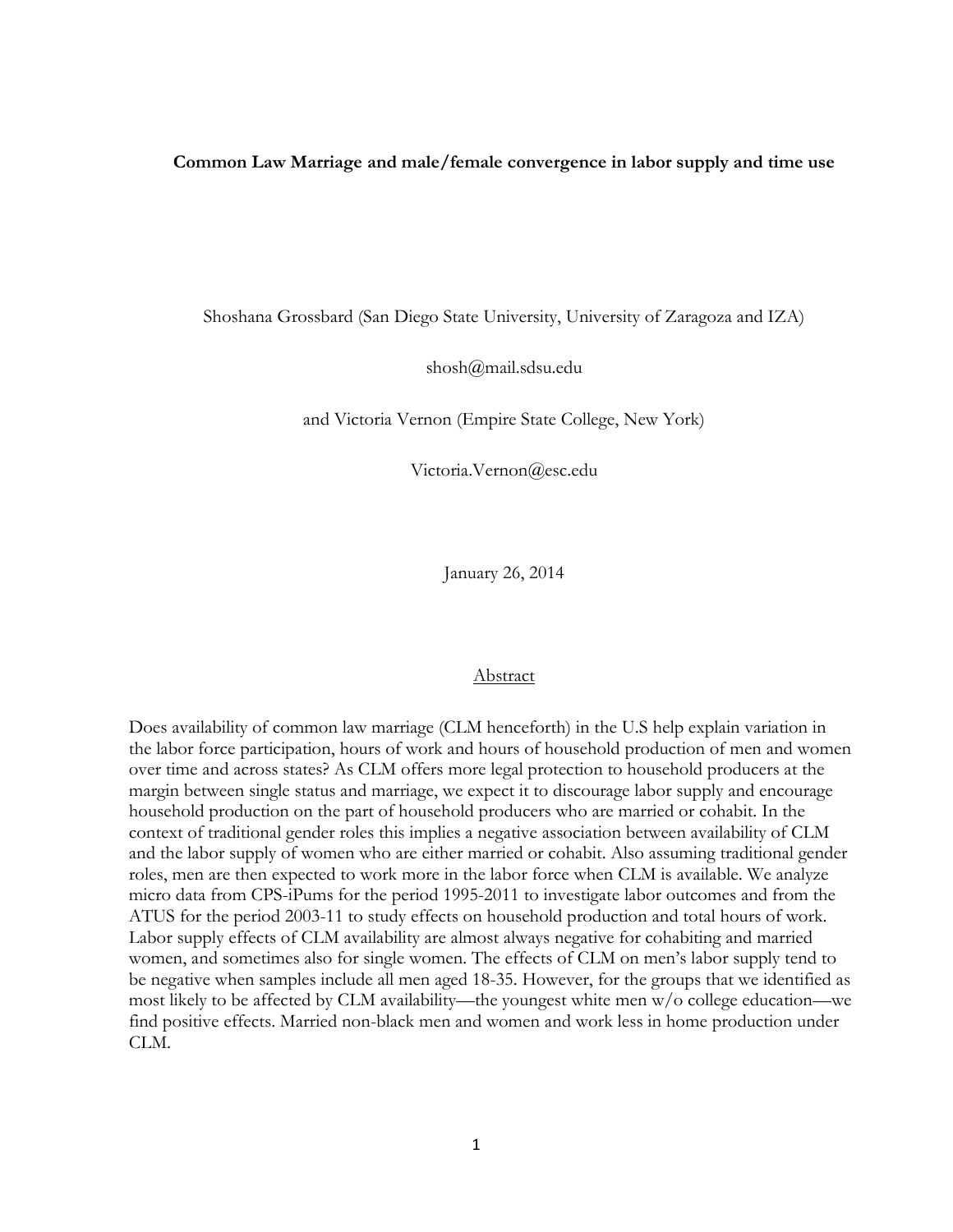#### **1. Introduction**

The association between labor supply and laws related to marriage and divorce has previously been analyzed both theoretically and empirically. Most of these studies have focused on effects of changes in divorce laws. This paper investigates whether availability of common law marriage (CLM henceforth) in the U.S helps explain variation in the labor force participation, hours of work and hours of household production of men and women over time and across states. To the extent that CLM facilitated specialization and trade in households following traditional gender roles the abolition of CLM could help explain some of the gender convergence in labor supply and time in household production that has been observed in recent decades.

States accepting CLM offer their heterosexual residents an additional way of organizing their living-together arrangements by offering a choice between regular marriage and CLM, the latter involving lower costs of entering marriage (with CLM there is no need for a marriage certificate or ceremony) and vaguer rules in case of divorce. CLM is established when couples cohabit and hold themselves out as spouses by calling each other husband and wife in public, using the same last name, filing joint tax returns, or declaring their marriage on applications, leases, birth certificates and other documents. There are no rules regarding cohabitation time required for such marriage. A short term cohabiting relationship may also be called "marriage" if both spouses agree. A cohabiting couple who are engaged to be legally married almost certainly show enough intent to be married to be considered "married" in a CLM state. Otherwise CLM is like marriage, including the requirement of an official court-mandated divorce in the event of separation and acceptance by all other states and government institutions dealing with tax collection and redistribution of income.<sup>1</sup>

 $\overline{a}$ 

<sup>&</sup>lt;sup>1</sup> see Lind (2008) and the following links:

[http://video.about.com/marriage/How-to-Qualify-for-a-Common-Law-Marriage.htm;](http://video.about.com/marriage/How-to-Qualify-for-a-Common-Law-Marriage.htm) 

[http://Www.answers.com/topic/common-law-marriage](http://www.answers.com/topic/common-law-marriage) ;

[http://Www.co.travis.tx.us/dro/common\\_law.asp;](http://www.co.travis.tx.us/dro/common_law.asp)

[http://Www.unmarried.org/common-law-marriage-fact-sheet.html.](http://www.unmarried.org/common-law-marriage-fact-sheet.html)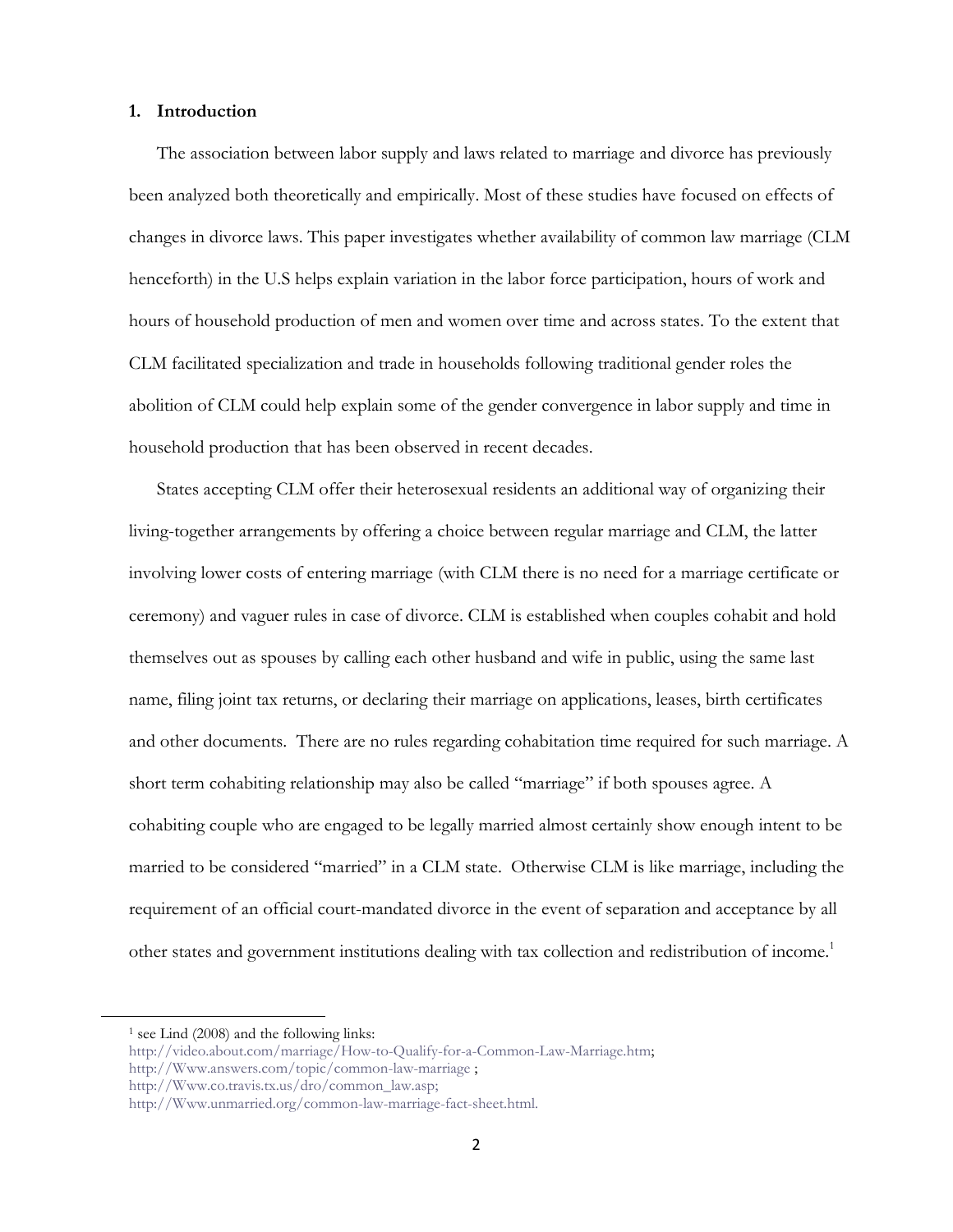In many ways CLM resembles laws granting equal rights to cohabiting couples adopted in some Western European countries, Canada and Israel.

It follows from a number of theories of marriage that the better the legal protection states offer to married individuals specializing in household production in case of dissolution the more these individuals are likely to reduce hours of work in the labor force. To the extent that availability of CLM offers more legal protection to household producers at the margin between single status and marriage, it may discourage labor supply and encourage household production on the part of household producers who are married or cohabit. In the context of traditional gender roles this implies a negative association between availability of CLM and the labor supply of women who are either married or cohabit. Also assuming traditional gender roles, men are then expected to work more in the labor force when CLM is available. With gender roles inverted, namely with men more responsible for household production and women for bringing in income, the opposite is expected to hold.

We present a conceptual framework that leads us to these testable implications and to similar implications for singles: if traditional gender roles prevail CLM is expected to be associated with less labor supply by all women—in couple or single--and more labor supply by men—in couple or single. Our predictions are most relevant to people at the stage of couple formation, and therefore we limit our analyses to respondents under age 36. Furthermore our analytical framework leads to predictions regarding differential effects of CLM by education and ethnicity and helps us interpret effects of CLM on time spent on home production.

Our research is innovative in that we examine effects of changes in CLM availability rather than of changes in divorce laws. Previous research has mostly examined labor supply effects of the replacement of fault- and consent-based divorce laws with no-fault and unilateral divorce. Differences in the timing of these replacements have been linked to changes in labor supply e.g. by Peters (1986), Gray (1998), Stevenson (2007) and Genadek et al. (2007). Another type of law that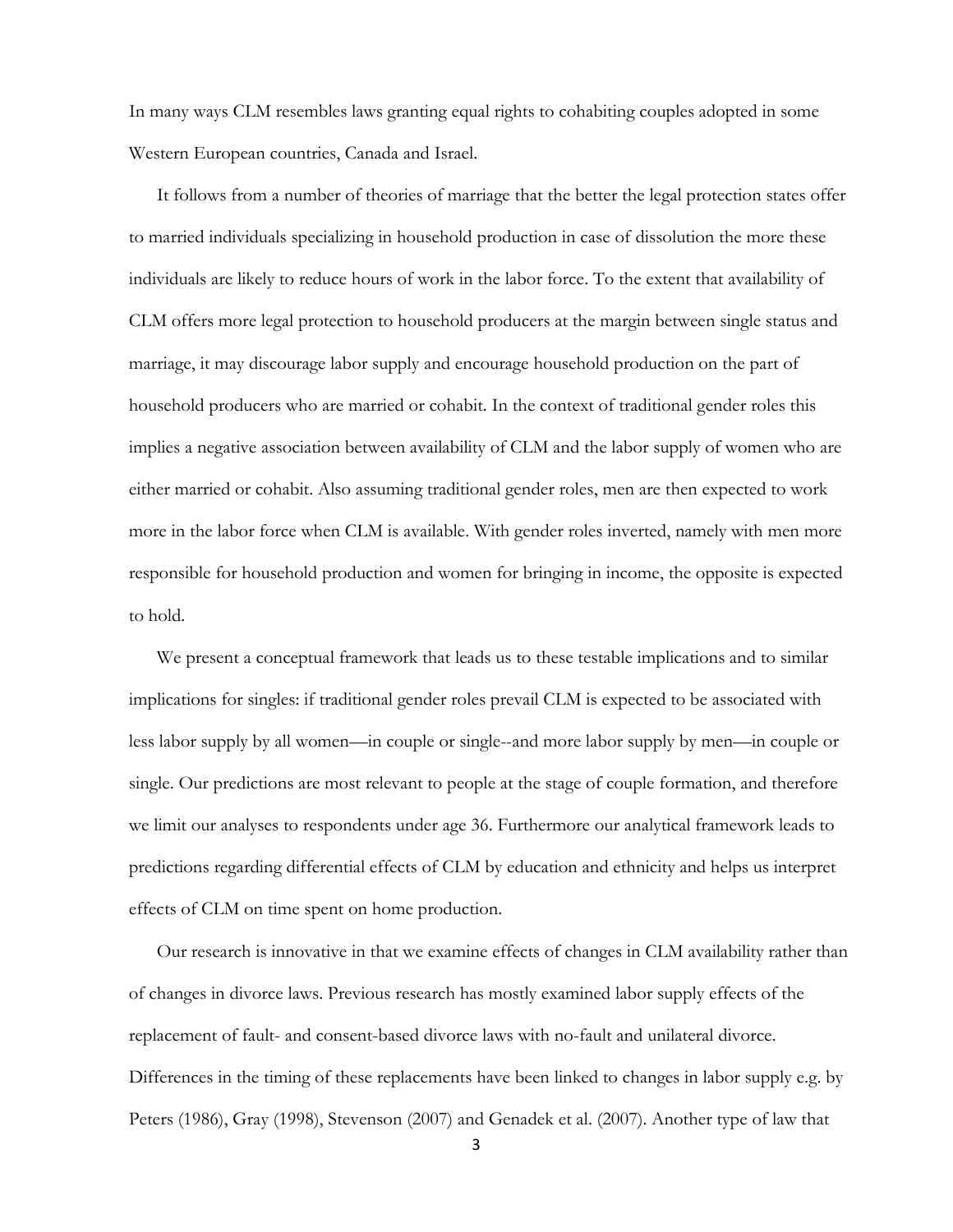has been examined in the context of labor supply research is also related to divorce and deals with alimony rights in Canada (Chiappori et al. 2011). We also add to the literature that previous research has linked variation in legal regimes to labor supply but not to time in household production as measured in time use surveys.

As there are no large US data sets that include individual information on CLM, we base our empirical study on comparisons between states that do and don't offer CLM and on variation over time in the availability of CLM. Most US states used to recognize CLM but have abolished this form of marriage. As of 2014, common-law marriage could still be contracted in 11 states: Alabama, Colorado, Iowa, Kansas, Montana, New Hampshire (posthumously for purposes of inheritance), Oklahoma, Rhode Island, South Carolina, Texas, and Utah, as well as in the Navajo Nation and in the District of Columbia. Over the period covered by our data CLM was abolished by Ohio (Oct 1991), Idaho (1996), Georgia (1997), and Pennsylvania (2005), which provides us with a quasi-experiment that we use in our analysis of state-level and individual-level data.

We analyze micro data from CPS-iPums for the period 1995-2011 to investigate labor outcomes and from the ATUS for the period 2003-11 to study effects on household production and total hours of work. According to the CPS labor supply effects of CLM availability are almost always negative for cohabiting and married women, and sometimes also for single women. The effects of CLM on men's labor supply tend to be positive for the groups that we identified as most likely to be affected by CLM availability—the youngest, white men, and men without college education. According to the ATUS in states with CLM married men and women tend to spend less time on household production and single men more time. However, our ATUS results are not as reliable as those of the CPS: we can't include state fixed effects and we can't distinguish between home production benefiting respondents and that benefiting their spouse or partner. This distinction plays a central role in our theoretical framework.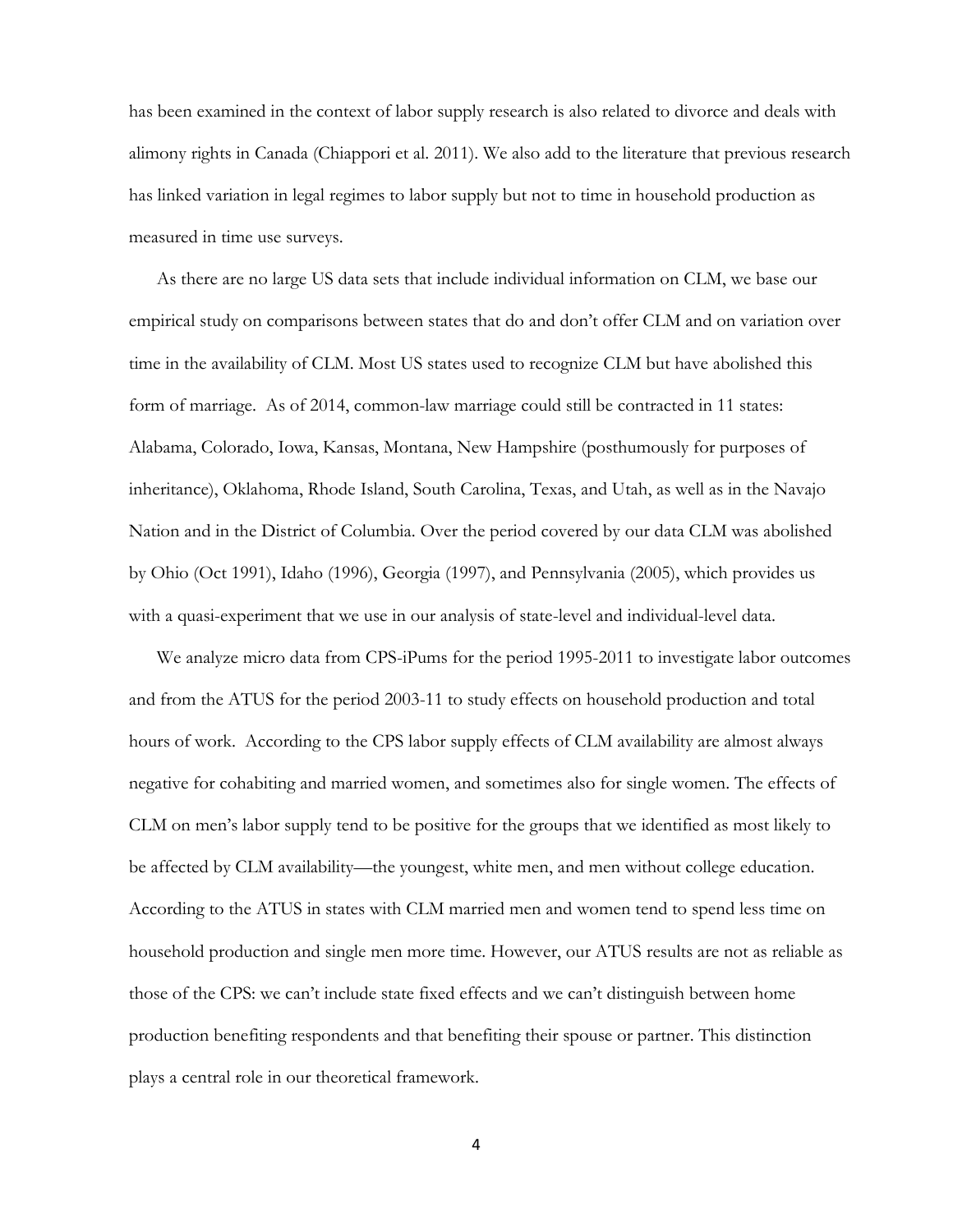The abolition of CLM in three states may have contributed to the convergence in labor supply of men and women, especially by causing increased labor supply among women. Furthermore, the abolition of CLM may also have caused such convergence by discouraging the labor supply of young white men without a college education.

The conceptual framework is presented next. We then present data, methods and results.

#### **2. Conceptual framework**

We derive predictions regarding effects of CLM on labor supply and home production of men and women and whether these effects are expected to vary by age, education, and race/ethnicity (white, black or Hispanic).

Consider heterosexual individuals who have a choice between three types of relationship status: single, cohabitation and marriage. Singles with romantic partners maintain separate residences and are not called 'couples'. Marriage involves an implicit or explicit contract implying rights and obligations that are especially valuable in case of divorce or death and if children are present. Cohabitation involves rights and obligations that lie in between those of single and married romantic partners. In cohabitation there is limited formal asset protection for the lower earning partner in case of separation, whereas marriage guarantees each spouse close to half of all joint assets (in equitable property division states), or half of all assets acquired in marriage (in community property states). Entry into cohabitation is cheaper than entry into marriage, in part due to different social expectations (e.g. saving the costs of a wedding). In CLM states couples who move in together are often considered married right away or after a short period of unmarried cohabitation.

*Relationship status and labor supply*. Married or cohabiting couples are likely to specialize, with one person doing more household production and the other more work in the labor force. A number of theories of marriage, including Becker (1973), have emphasized the role of traditional gender roles in such specialization. Such roles may have a biological basis, given that women give birth and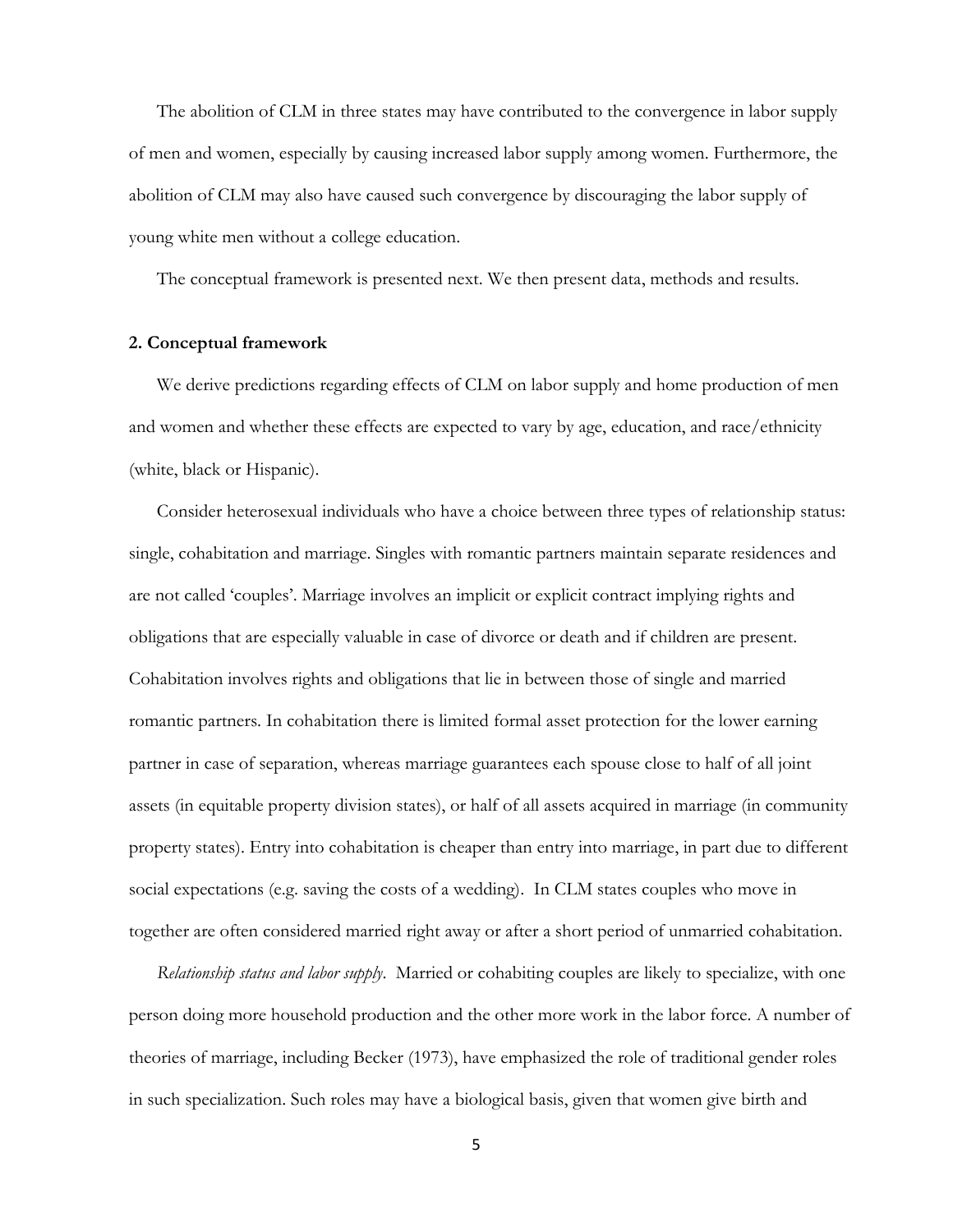breastfeed (see e.g. Alger and Cox 2013). To the extent that such traditional roles prevail we follow others in expecting that married women will work fewer hours for pay than cohabiting women (Stafford et al. 1977, El Lahga and Moreau 2007) and that women living in couple (married or cohabiting) will work less in the labor force than single women. The more legal protection they are offered for their home production, the more they will be willing to exit the labor force. Specialization and traditional gender roles also imply that men living in couple will work more in the labor force than single men. Whether married men will work more than cohabiting men does not follow: there may be compensating differentials such that men with more income may not be as willing to agree to marry (as they may lose more in case of divorce) and may prefer to cohabit (see Grossbard-Shechtman 1982).

*CLM, relationship status and labor supply*. Cohabitation often leads to marriage out of mutual consent, regardless of whether CLM is available, but in CLM states cohabitation may unilaterally lead to marriage because it can be claimed by one of the partners. Fixed costs are minimal. Therefore if CLM is available, entering marriage can be cheaper. The potential for specialization between men and women is more likely to be realized if costs of entry are low: with cheaper entry into marriage more people will be observed as cohabiting or married and will engage in more household production. Assuming traditional gender roles, this implies that CLM encourages women's household production and discourages their labor force participation and hours of work. Conversely, in CLM states the labor force participation of men in couples could possibly be higher and they could engage less in household production. It does not follow from this specialization argument that single men would work more in the labor force in CLM states or that single women would work less.

Next, we introduce marriage markets and prices, in line with Becker's (1973) second demand and supply (D&S) model of marriage with many interrelated markets defined by personal characteristics such as education and age, each "marriage" market establishing an equilibrium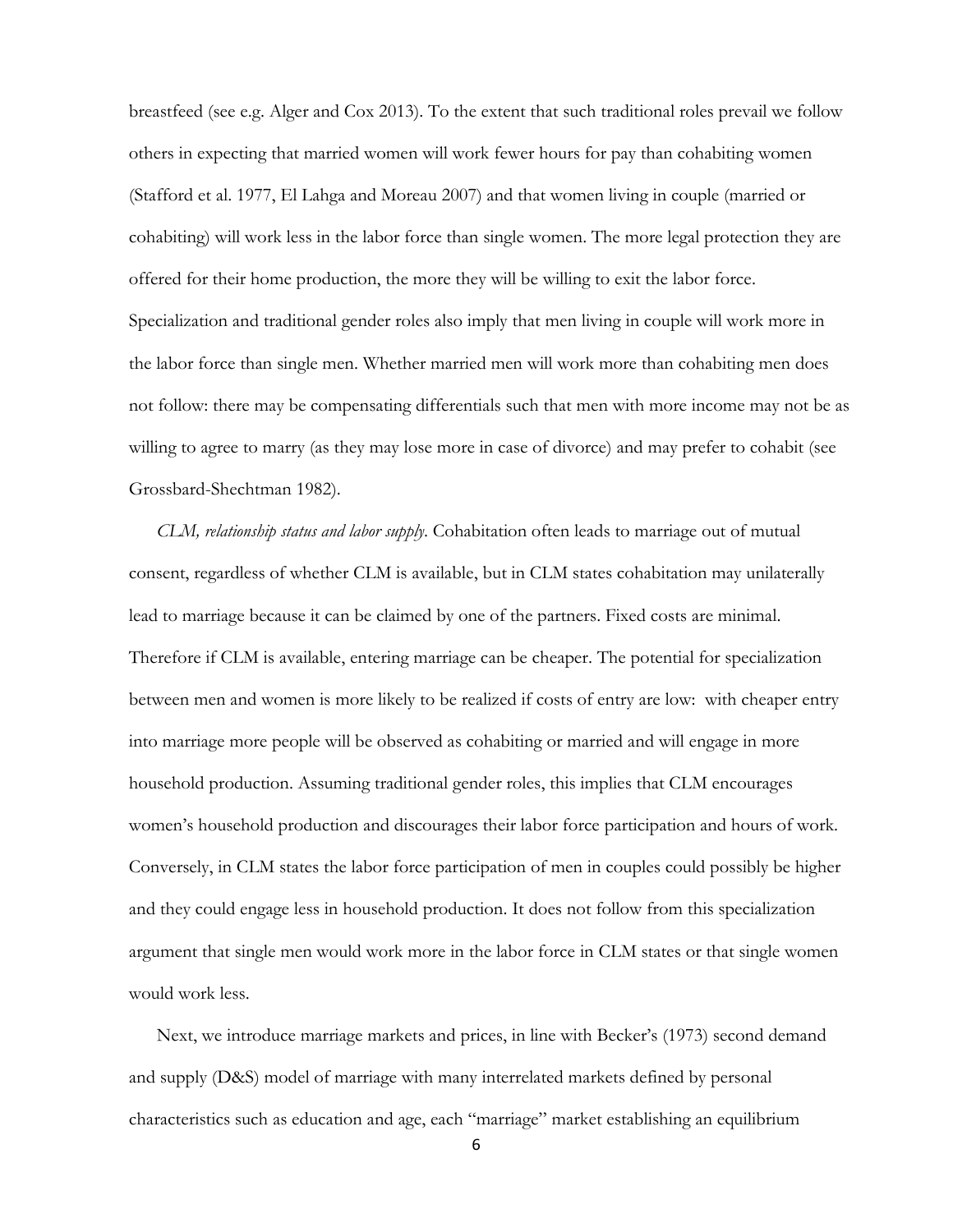"price"<sup>2</sup>. According to Becker, the higher their price in marriage the more the individuals have access to the gain from marriage.<sup>3</sup> Even though this price could be associated to labor supply Becker's (1973, 1981) theory of marriage does not address such association. Grossbard-Shechtman (1984) adapted Becker's second D&S model of marriage and replaced its markets for brides and grooms with multiple markets for *Work-In-Household (WiHo)* defined as household production work of benefit to a spouse/partner. $4$  A price is established in each market.

In a heterosexual context men and women potentially supply WiHo to each other and have a demand for each other's WiHo. If traditional gender roles are followed women do more WiHo than men and, *netto*, markets will be for women's WiHo, with men on the demand side paying the price of women's WiHo. Therefore they may need to work in the labor force in order afford women's WiHo. The more men are likely to marry, the more they are likely to prepare themselves for marriage financially and work longer hours while single. The more women are likely to marry the more they expect to be paid for their WiHo and the more they are likely to reduce their labor force participation and hours of work while single. Consequently, to the extent that CLM increases the likelihood of marriage or cohabitation by reducing entry costs it will not only encourage labor supply by men in relationships (who need to pay for WiHo) but also by single men preparing themselves for such relationships. Single women may have reduced labor supply where CLM is available if they anticipate having more opportunities to work in WiHo and get paid for it. It is not clear whether availability of CLM will have a stronger negative effect on married women's labor supply than on cohabiting women's labor supply or vice-versa. Single women's labor supply is likely to vary less with CLM than that of women in couple.

 $\overline{a}$ 

<sup>2</sup> Choo and Siow (2006) have a hedonic marriage market model inspired by Becker's second D&S model.

<sup>3</sup> This price is related to the sharing rule found in later models of marriage, such as Chiappori (1992).

<sup>4</sup> WiHo is called 'household labor' in Grossbard-Shechtman (1984). WiHo can include parenting work and often also benefits the self.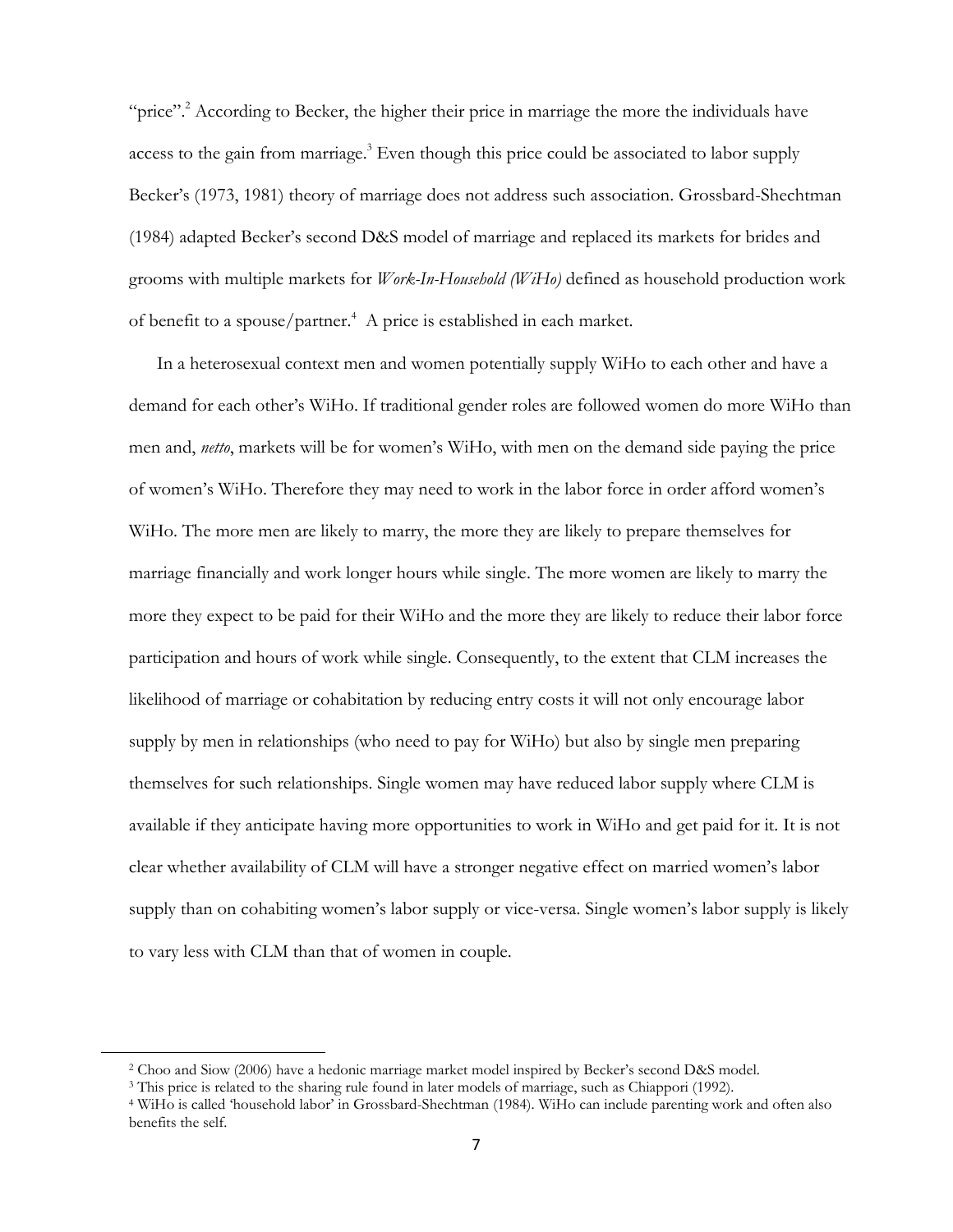If a group moves away from traditional gender roles and marriage markets are markets for men's WiHo and women pay the price of WiHo then CLM is likely to raise men's price in marriage markets and to cause increases in women's labor supply and decreases in men's labor supply.

*CLM, Relationship Status and Age.* The closer people are to the average age of entry into cohabitation or marriage, the more CLM is likely to affect their labor supply. The labor supply or other outcomes of older people is not as likely to be affected by laws that make it easier to enter marriage. If they are in couple they may have been married or cohabiting for extended periods of time and CLM availability plays little role in their lives. If they are single and well past the average age at marriage they may also be set in their ways (possibly in same-sex relationships) and not likely to be influenced by CLM availability. Therefore in the empirical work we focus on respondents under age 36 (in contrast, studies of labor supply and divorce laws such as Gray (1998) have used samples ages 18 to 55). We expect our predictions to apply more to respondents aged 18-25 than to those aged 26-35.

*CLM, Relationship Status and Education.* Where traditional gender roles prevail CLM encourages women's WiHo. To the extent that highly educated women are less interested in supplying WiHo at a price and using that income to avoid labor force participation (see Grossbard-Shechtman and Neuman 1988) and more interested in exchanging their own WiHo for a partner's WiHo, *CLM will have a larger negative impact on the labor supply of women with low education* than on that of women with high education. CLM is also more likely to have a positive impact on the labor supply of loweducation men than on that of highly educated men.

*CLM, Relationship Status and black/white*. It is possible that black women are less likely to obtain a price for their WiHo than is the case with white women (see Goldsmith et al 2007 for evidence on racial discrimination in marriage markets). In fact, they may be expected to pay men to induce them to marry, as was assumed by Cherry (1998). Consequently, by making it more feasible to obtain WiHo *CLM may encourage labor force participation and lead to more hours of work among black women,*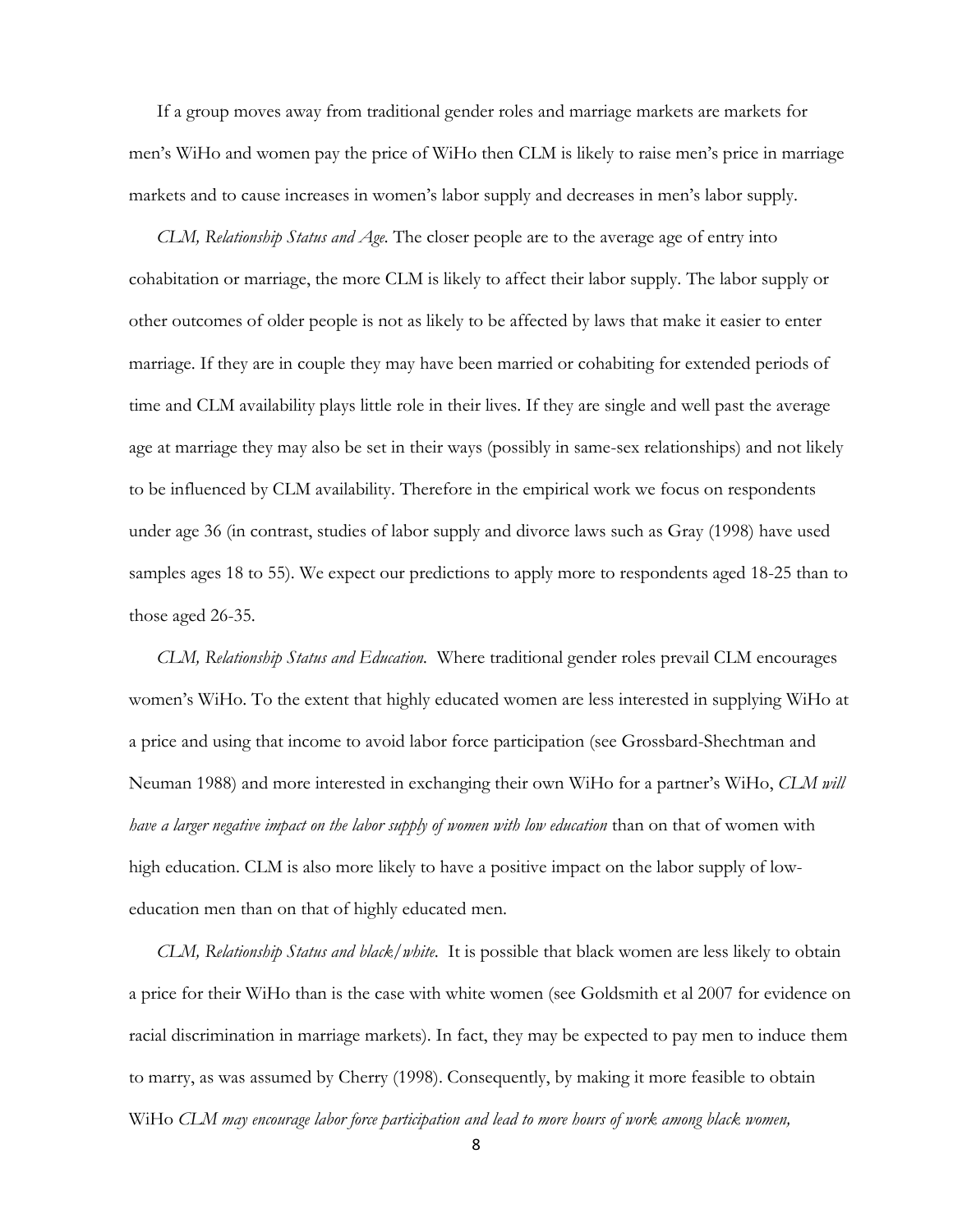regardless of their relationship status. So while CLM may have negative effects on the labor supply of white women who get paid for their WiHo it may have positive effects on the labor supply of black women if they have to pay for men's WiHo. Furthermore, CLM may discourage labor supply by black men working in WiHo. Also, blacks tend to be poorer than whites and may have had a higher tendency to select CLM where it has been available (Lind 2008).

*Additional Factors that May Matter*. When testing for labor supply effects of CLM on women, it is important to control for the level of *welfare benefits*. Under some circumstances when prices for WiHo go down women may switch from WiHo (in marriage or cohabitation) to welfare instead of from WiHo to labor supply in the labor force (see Grossbard 2005). If CLM raises marriage prospects or the benefits of cohabitation for women, increased WiHo may not have as noticeable a negative impact on women's labor supply; instead it may mean fewer women dependent on welfare. The higher the welfare benefits, the more CLM may be associated with changes in women's welfare exits rather than changes in labor supply.

*Sex ratios* are defined as number of men divided by number of women. Grossbard-Shechtman (1984) and Chiappori et al. (2002) predicted that sex ratios will be negatively associated with women's labor supply. It also follows from the same theoretical frameworks that men's labor supply will be positively associated with sex ratios. Effects of CLM could be more pronounced where sex ratios are low as long as they are not associated with a switch in the side paying the price of WiHo. If the price of WiHo is positive, then the higher the sex ratio, the higher the price of WiHo and the more CLM is likely to cause increases in men's labor supply. Women's labor supply are not as likely to vary negatively with availability of CLM and high sex ratios, as women may not want to translate their higher price into more supply of WiHo. Also the higher the sex ratio the less CLM will be associated with more household production by women.

Other variables included in the regression models are discussed in Section 4.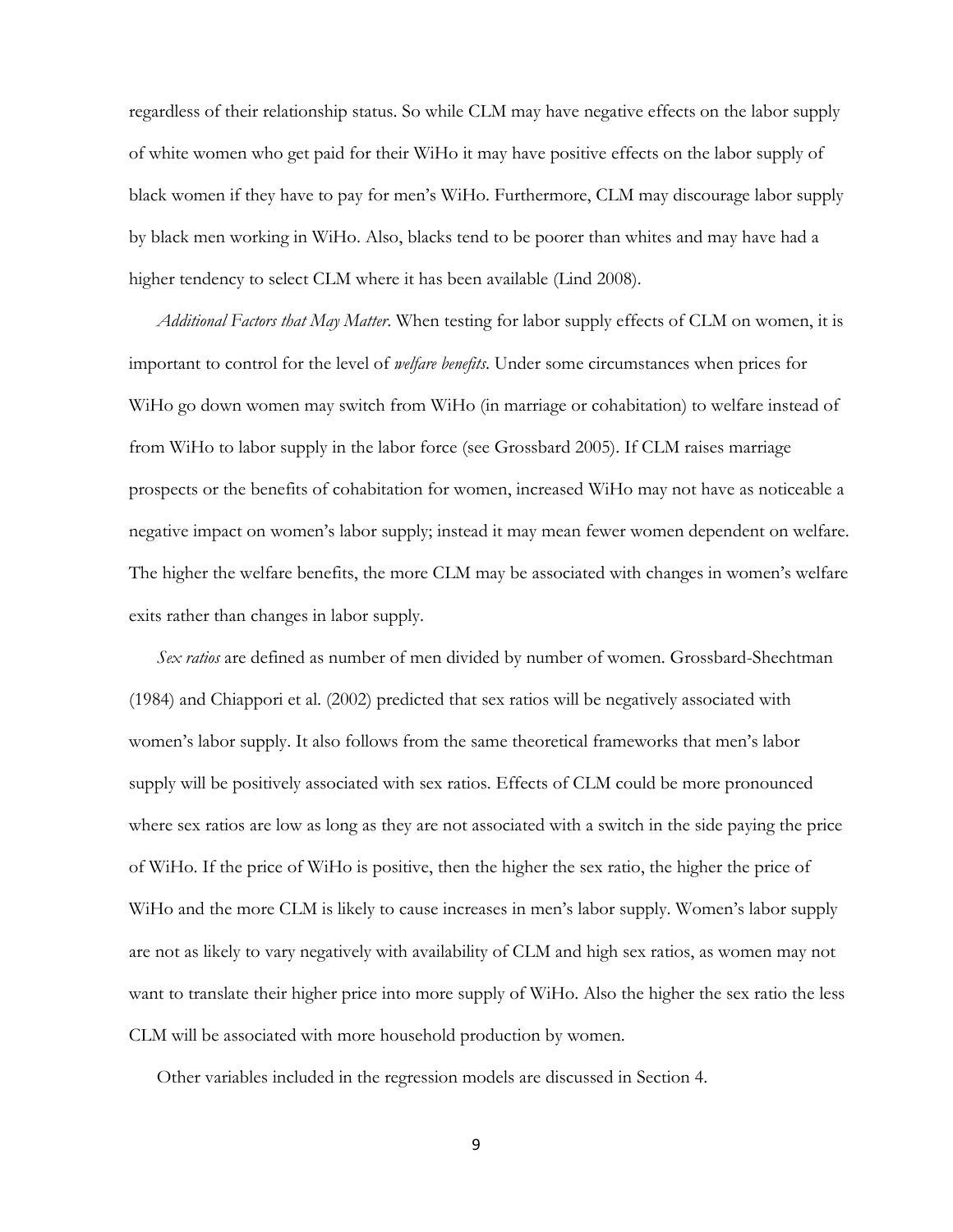*CLM and Household production time*. An effect of CLM on labor supply does not necessarily imply the opposite effect on household production as measured by the ATUS. A first reason for the difference is that the predictions discussed above were based on arguments about WiHo and not all household production is WiHo: WiHo only includes production that benefits the spouse or partner and for which the partner is willing and able to pay. Unfortunately, our data don't include information on who benefited from household production time. So a prediction that CLM increases WiHo and decreases labor supply doesn't necessarily translate into increased household production as measured by the ATUS. For instance, the person could be spending more time in self-oriented household production when CLM is available. A second reason for the difference is that the availability of CLM may also affect the price for WiHo and the propensity to subcontract production outside the household. Third, when CLM is available the couples that are formed may be selected according to different characteristics. For instance, low income people may be more likely to form couples given the lower costs of entry into marriage and high income people may be more reluctant to cohabit as they may worry about a poorer partner claiming some of their assets. In turn, such income effects will affect both the demand and the supply of WiHo and observed time in household production. In view of these considerations we don't necessarily expect women to work more in household production where CLM is available, will it necessarily be the case that where CLM is available men will work less in household production.

#### **3. Data and Sample Means**

We use two data sets in this study: micro data from CPS-iPums 1995-2011 and micro data from ATUS 2003-11. The first is used to estimate labor market outcomes and the second to estimate determinants of household production time and total work in labor markets and household production.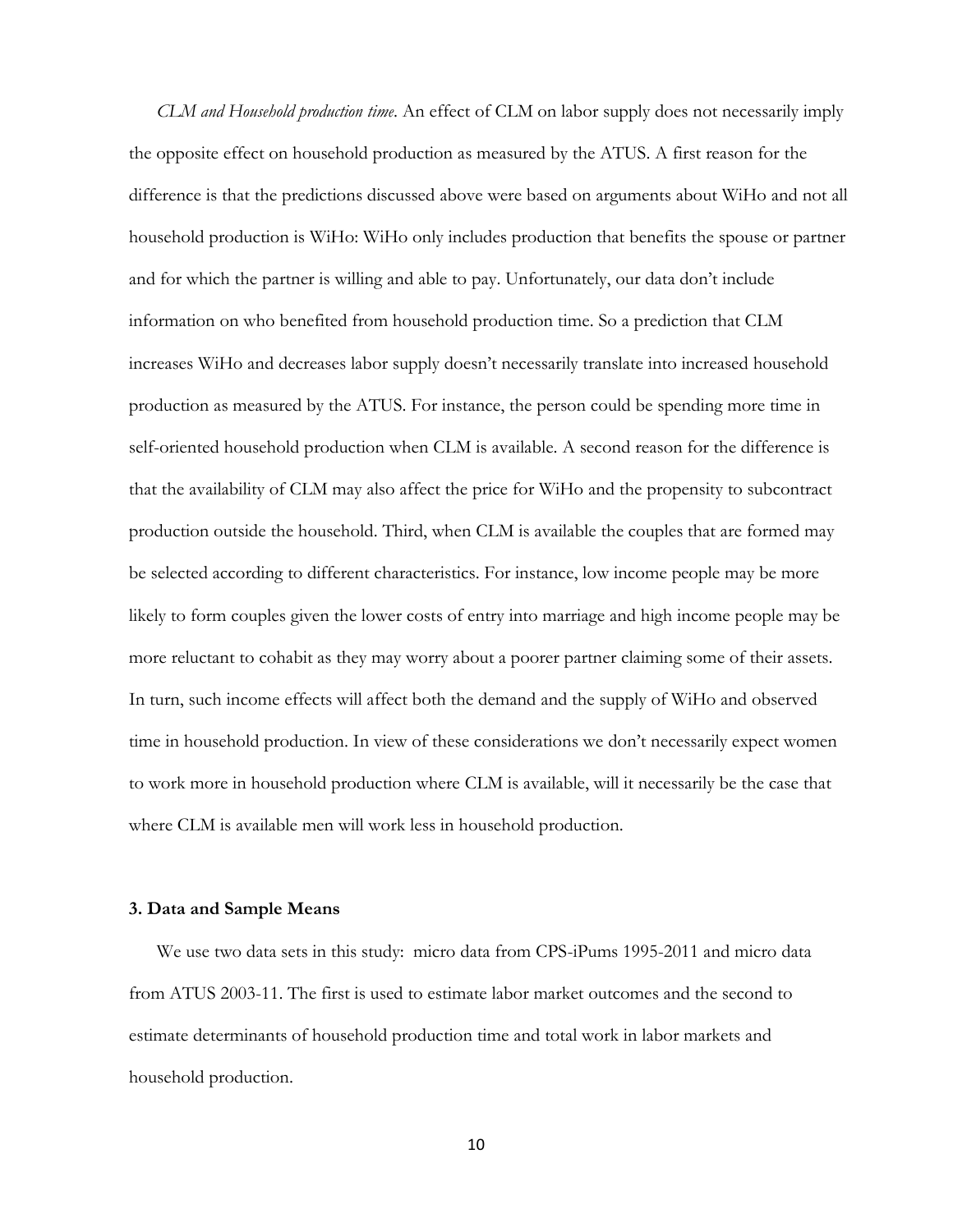## *CPS-iPums 1995-2011<sup>5</sup>* :

This is a large nationally representative dataset with information on demographic characteristics, labor market status, and identifiable cohabiting relationships. Three states abolished CLM over the time covered by this data: Idaho (1996), Georgia (1997), and Pennsylvania (2005). The main drawback is that not all cohabiting couples can be identified prior to 2007, because only relationships between household heads and their partners were recorded, while other household members are assigned either married or single status. Therefore our sample will underestimate the share of cohabiting couples in the population for 1995- 2006. This will not be a problem, because our variable of interest is not the time trend but the difference between CLM and non-CLM states, as long as the designation of a household head and the composition of other family members do not vary systematically by CLM status.

We select all US-born men and women for we want to exclude individuals who possibly made their marriage decision in another country. Excluding non-US citizens resulted in a disproportionate loss of married women since first generation immigrants are more likely to be married and less likely to cohabit compared to the rest of the US population. This selection affected the Hispanic sample the most: it shrank by more than one-third.

We choose to focus on young individuals aged 18 to 35. Younger people are more likely to be affected by the change in the marriage law as they are more likely to transition in and out of marriage and cohabitation, and they tend to own fewer assets, and thus would have more of an incentive to respond to changes in the costs of entry into marriage or cohabitation. Our sample includes 322,858 women and 293,045 men, of which around 21.5% live in CLM states. According to Table 1 of sample means (means are weighted using weights provided in the survey), CLM states have a slightly higher proportion of married and a lower proportion of cohabiting residents. Respondents from CLM states are on average less educated and live in states with lower median

 $\overline{a}$ 

<sup>5</sup> https://cps.ipums.org/cps/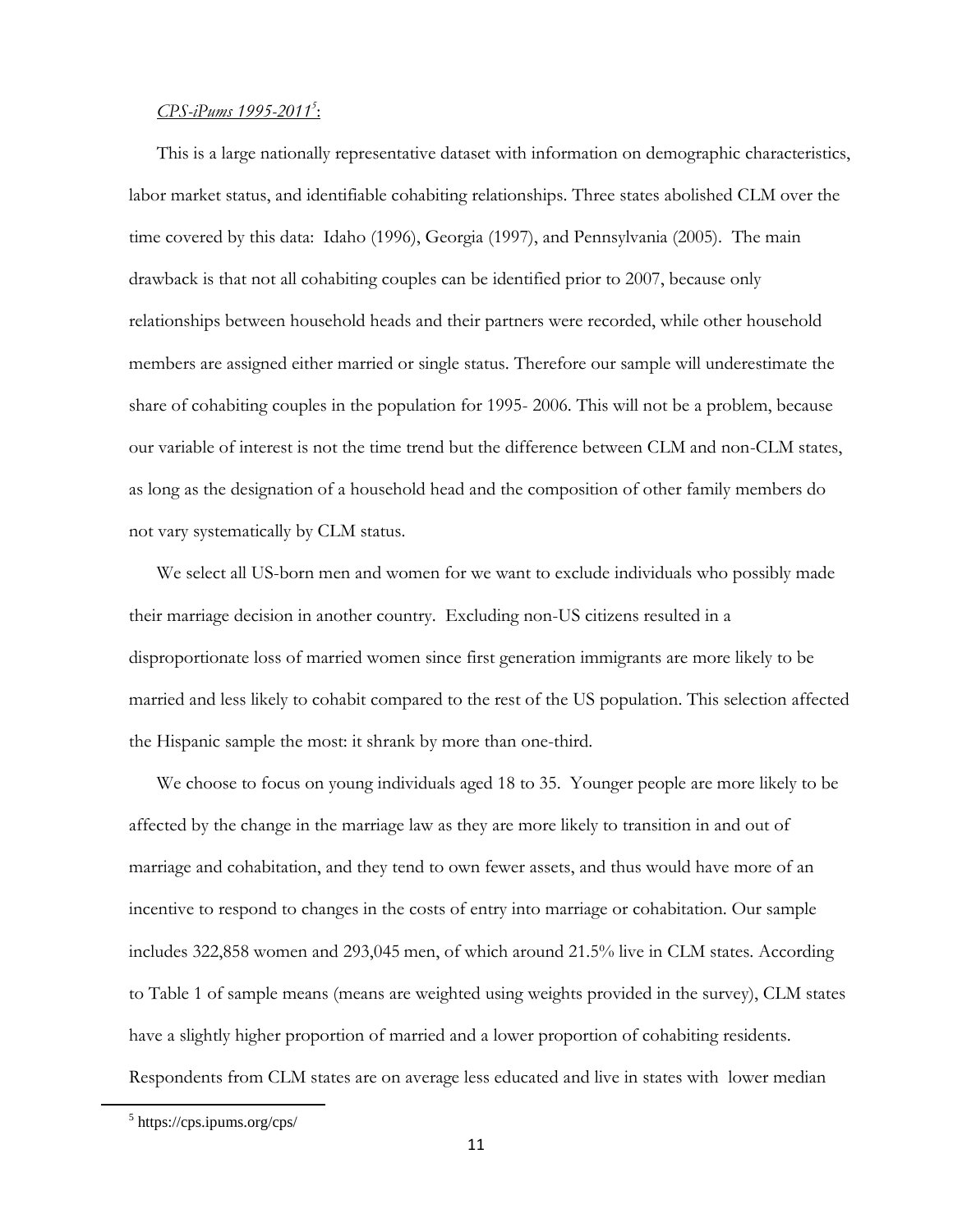household income, and more likely to have children, be Hispanic, and work full time in the labor force. CLM states are more likely to be community property states, with lower welfare payments, lower unemployment rates, lower proportion of college-educated adults and lower share of urban population.

Figure 1 illustrates usual weekly hours of work among married, cohabiting and single men and women living in CLM and non-CLM states. This measure of usual hours is the average among employed and non-employed individuals and thus may reflect higher probability of being employed and/or longer work week among some groups. Weekly work hours range between 26-43 hours. Cohabiting and single young adults of both genders, as well as married men, who live in CLM states, report longer workweeks. For example, cohabiting men, single men and single women work at least an hour longer per week than their counterparts in non-CLM states. In contrast, married women from CLM states work a few minutes less than their non-CLM counterparts.

*ATUS 2003-11<sup>6</sup> :* This dataset is a time use supplement to the CPS. The survey is conducted several months after the CPS, and respondents are asked to update the main demographic, labor market and family status variables. The sample size is much smaller than that of the CPS because only one household member is selected to participate, and the supplement covers a shorter number of years. The shorter time frame makes causal interpretation of our results problematic since only one state changed CLM status during the 8 years of the survey. We therefore examine correlations and interpret our results with caution.

Our sample includes 14,201 women and 10,140 men aged 18-35, 20% of whom live in CLM states. Survey weights are applied in all estimations to adjust for days of the week. Comparing the ATUS sample means in Table 1 to the CPS means, one notices that ATUS respondents are slightly older, more educated, more likely to be married and less likely to cohabit. These differences are possibly the result of a higher response rate to the supplement among educated women who are

 $\overline{a}$ 

 $6$  http://bls.gov/tus/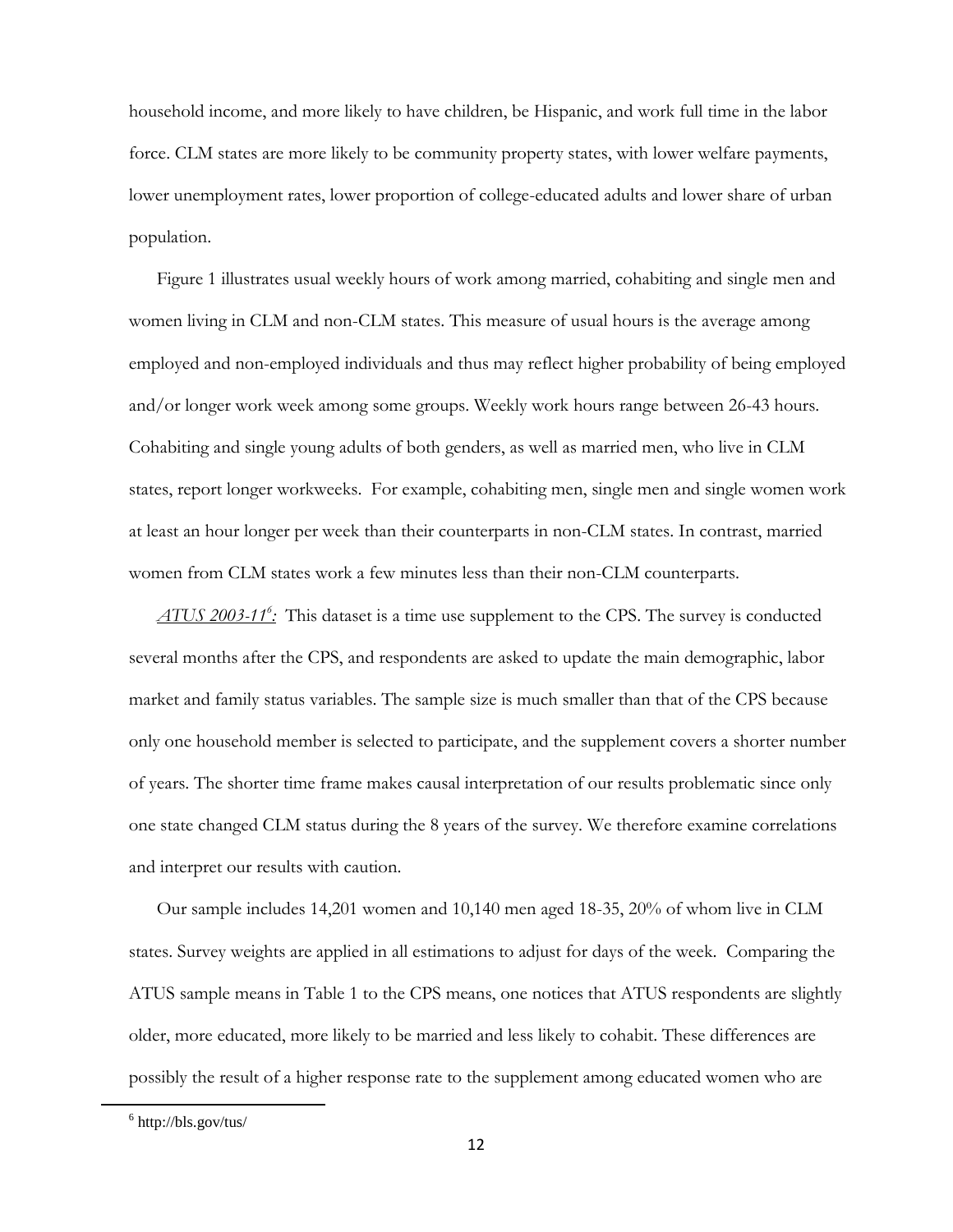also more likely to be married. The ATUS also contains a lower percent of African American women and a higher share of students. A higher proportion of ATUS respondents work full time, but the total weekly hours of work are about the same across both surveys.

Household production time includes all unpaid work: cooking, cleaning, food and non-food shopping, paying bills, care of adults, children, and pets, as well as using household and government services. Work includes paid work and income generating activities, although the latter accounts for only 2 minutes per person on average. Both household production and work include related travel and commute. Figure 2 reports minutes spent in paid and unpaid work by relationship status (married/cohabiting /single) in CLM and non-CLM states.

Married women in CLM states spend less time in household production and paid work on a typical day, overall 13m less in total work compared to married women in non-CLM states. In contrast, cohabiting women in CLM states spend 19m more in household production and 26m more in paid work, overall 45m more in total work compared to their counterparts in non-CLM states. There is virtually no difference in total work among single women who spend 3m less in household production but 6m more in paid work in CLM states.

Married men from CLM states spend 16m less in household production and 8m more in paid work, and thus only 8m less in total work, than men in other states. Cohabiting men work 2m more at home and 25m less at work, or 23m less in total, compared to non-CLM men. In contrast, single men from CLM states work 8m longer at home and 24m longer at work, or over half an hour more than their counterparts in non-CLM states.

Notice that the CPS and the ATUS tell different stories about paid work hours of cohabiting men from non-CLM states. Their hours are longer than those of other men in ATUS, which is not the case in the CPS where married men work more per week. Paid work numbers for other groups are consistent across the two surveys.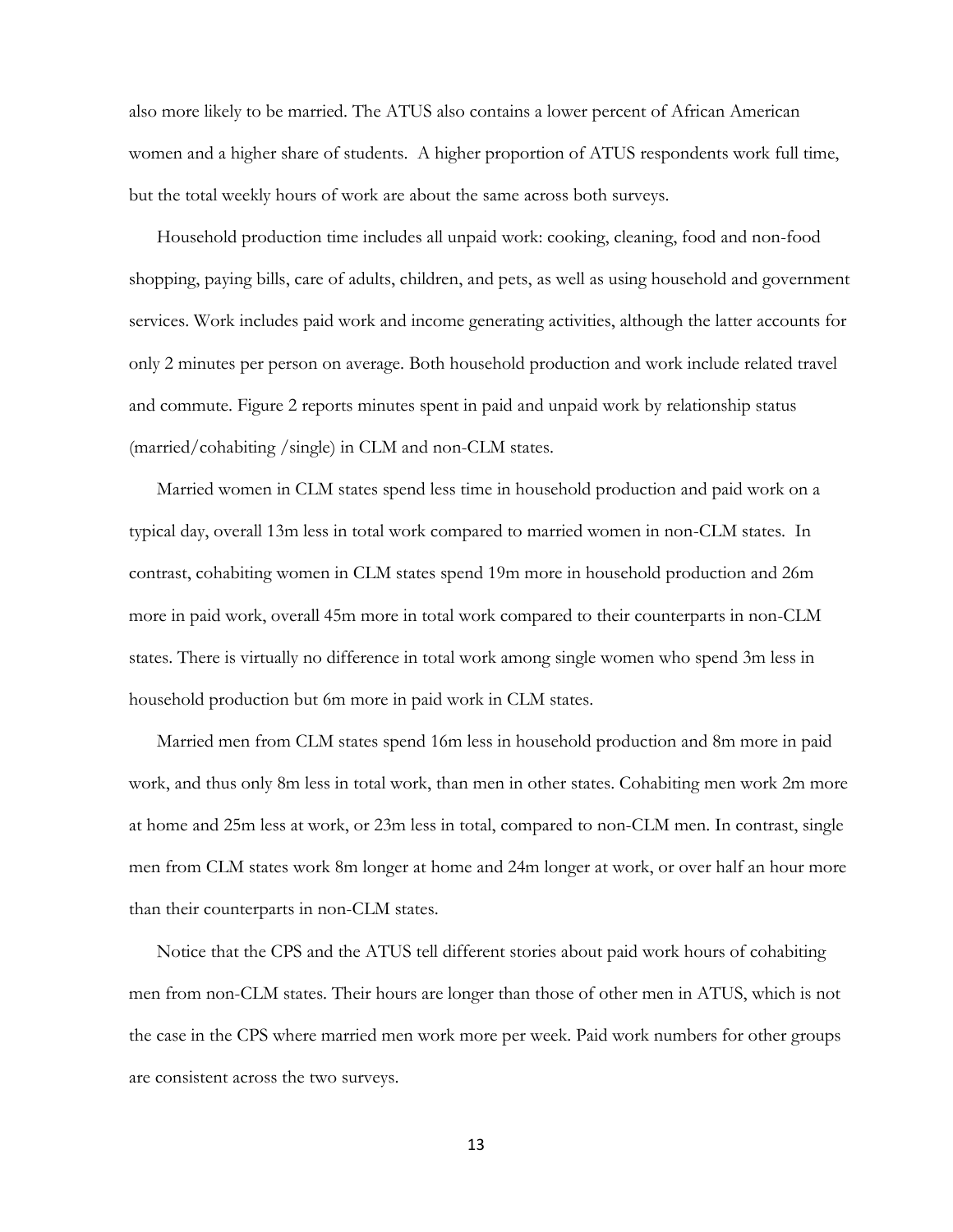#### **4. Empirical Strategy**

Our general empirical strategy is to estimate a series of models where *Y*, the outcome of interest, is a function of CLM and other determinants of a decision. Identification of a CLM effect arises through cross-state variation and variation over time, as at least one state abolished CLM over the period examined. For individual *i* from state *s* in year *t*, outcome *Y* is:

$$
Y_{ist} = \alpha_1 CLM_{st} * Single_{ist} + \alpha_2 CLM_{st} * Cohabit_{ist} + \alpha_3 CLM_{st} * Married_{ist} + \beta X_{ist} + \delta_s + \gamma_t + u_{ist}
$$
 (1)

where *Y* is employment status, whether the individual is employed full time (worked 35 hours or more last week), and the number of hours worked last week in the labor force;

CLM is the indicator for whether the state of residence recognizes CLM in year *t*, our variable of interest;

δ<sub>s</sub> are state fixed effects to account for unobservable differences in economic, legal, demographic and cultural environment that may affect individual choices;

 $\gamma_t$  are time dummies to capture the time trend; and

u<sub>it</sub> are i.i.d. error terms.

The vector of controls *X* consists of:

a. Respondent's demographics. All regressions contain indicators for married and cohabiting status, a quadratic function of age, student status and metropolitan residence. Regressions for the entire sample include respondent's educational level and black, Asian and Hispanic ethnicity. We also include presence of children of preschool and school age and number of children. CPS models include the log of unearned household income measured as the total household income minus the respondent's personal income. This variable is not included in ATUS models because of too many missing values. We also experimented with including partner's age and education in regressions for couples, but these variables did not significantly alter the results.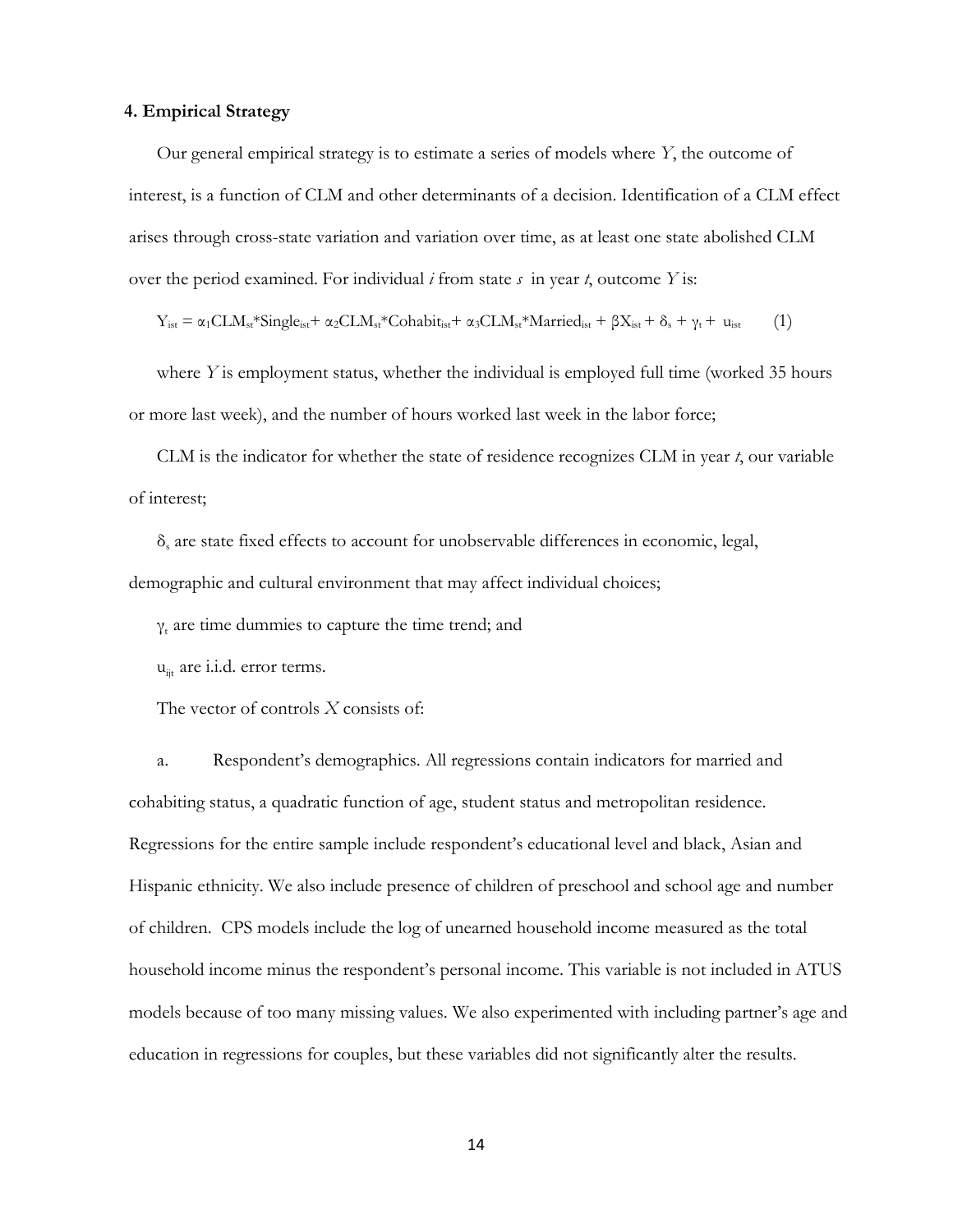b. State-level time-varying characteristics. This group of variables includes sex-ratio by age, which has been shown to affect labor market participation (Amuedo-Dorantes and Grossbard 2007)<sup>7</sup>, log of median household income, unemployment rate to account for the aggregate impact of the cost of living and economic environment, share of college-educated adults age 25 and older and share of urban population in the state to reflect social norms and bargaining conditions affecting markets for work in household production, and whether a state has a community property division rule in case of divorce, which is likely to affect bargaining power in marriage (Ekert-Jaffe and Grossbard 2008).

c. Year and state fixed effects. State fixed effects are included in CPS models to account for all other differences in the legal, cultural and economic environment that are not reflected in state time-varying controls such as laws regarding child custody and religiosity. However, our time use models do not include state fixed effects because only Pennsylvania changed CLM status between 2003-11, so it would not be possible to keep the CLM variable of interest and all state dummies. In addition, the sample size is already relatively small (several states have fewer than 100 observations). Instead of using state fixed effects, we include 3 regional dummies to account for Northeastern, Midwestern, and Western states, Southern being the reference.

The coefficients of interest are the coefficients on interactions of CLM with single, cohabiting and married status ( $\alpha_1$ ,  $\alpha_2$  and  $\alpha_3$ ). If traditional gender roles prevail it is expected that all these coefficients in regressions of labor supply will be positive for men and negative for women. The effect of CLM on labor market outcomes for married individuals may be larger than for cohabitants and singles.

We also estimate the following models using the ATUS for minutes spent in household production and total work:

 $\overline{a}$ 

<sup>7</sup>More information about the sources of data and how sex ratios are computed can be found in the notes to Table 1.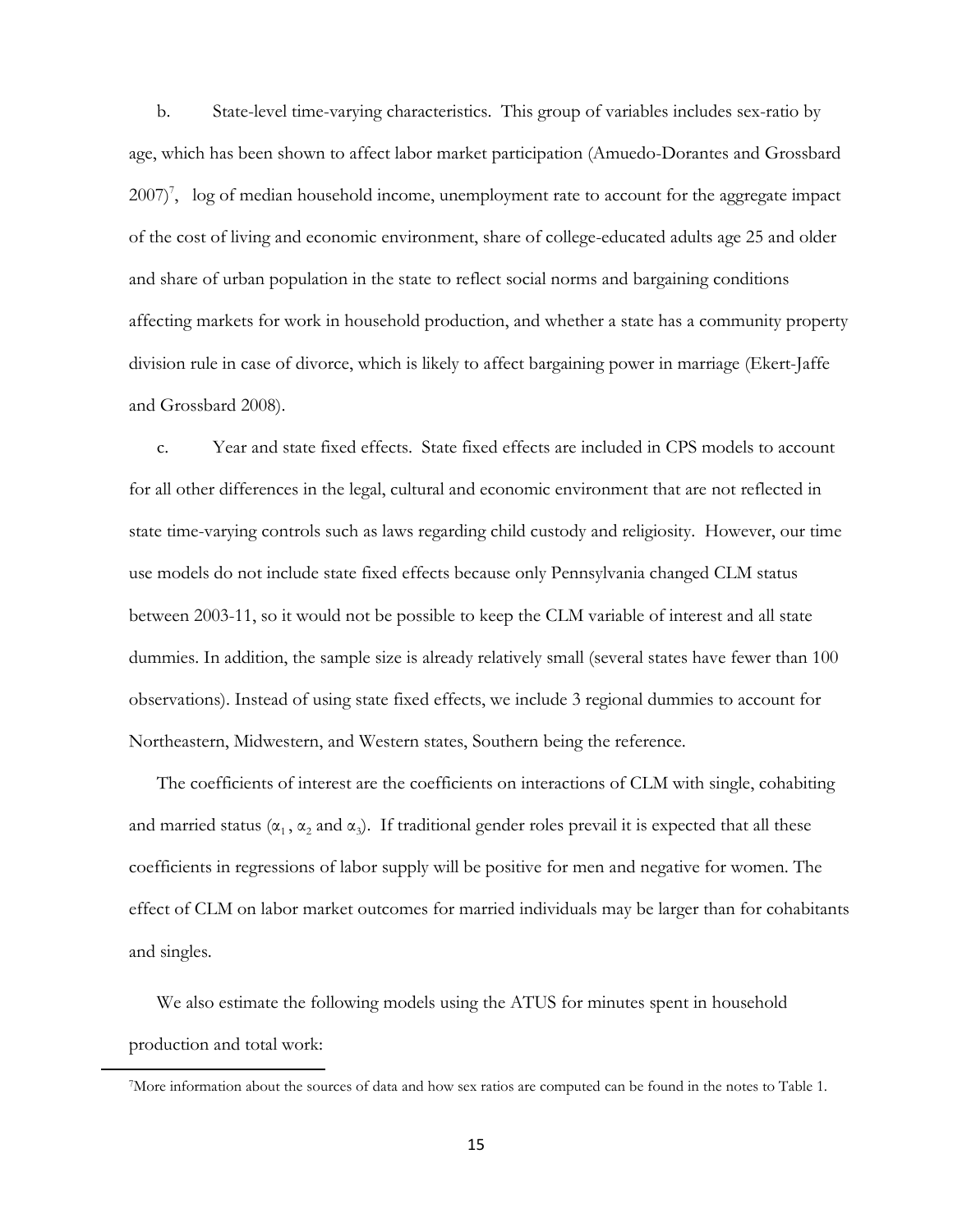Household Prod<sub>ist</sub> =  $\alpha'_{1}CLM_{st}$ \*Single<sub>ist</sub> +  $\alpha'_{2}CLM_{st}$ \*Cohabit<sub>ist</sub> +  $\alpha'_{3}CLM_{st}$ \*Married<sub>ist</sub> +  $\beta X_{ist}$  +  $\delta_{s}$  +  $\gamma_{t}$  + u<sub>ist</sub> (2) Total Work<sub>ist</sub> =  $\alpha$ "<sub>1</sub>CLM<sub>st</sub>\*Single<sub>ist</sub>+  $\alpha$ "<sub>2</sub>CLM<sub>st</sub>\*Cohabit<sub>ist</sub>+  $\alpha$ "<sub>3</sub>CLM<sub>st</sub>\*Married<sub>ist</sub> +  $\beta$ X<sub>ist</sub> +  $\delta_s$  +  $\gamma_t$  + u<sub>ist</sub> (3)

We expect a positive coefficient on the interaction of CLM and cohabiting status in the household production regression for women and negative coefficient in that equation for men, to the extent that cohabiting partners in CLM states have an extra incentive to specialize. We do not have predictions regarding total work.

When investigating whether changes in CLM laws help explain variation in time use we present separate results for different age groups, ethnic groups, education groups and groups differing in relationship status. One reason to separate by age is that young people are more likely to adapt to changes in law such as the abolition of CLM. We separate by ethnicity and education in view of the reasoning in Section 2.

When analyzing the ATUS data we used Tobit and OLS regressions. Consistent with Stewart (2013), the results were similar. We chose to report marginal effects from Tobit models.

#### **5. Results**

We first present results regarding the effect of CLM on labor supply based on the CPS. Three labor outcomes are considered: employed, employed full time, and usual weekly hours of work. Then we present results regarding time in household production and total work time based on the ATUS.

#### **Labor supply outcomes**

Estimations for a CPS sample of native-born men and women aged 18-35 are reported in Tables 2 to 4 and summarized in Table 5. Our principal focus is on the coefficients of CLM (common law marriage) interacted with three possible living arrangements: single, married and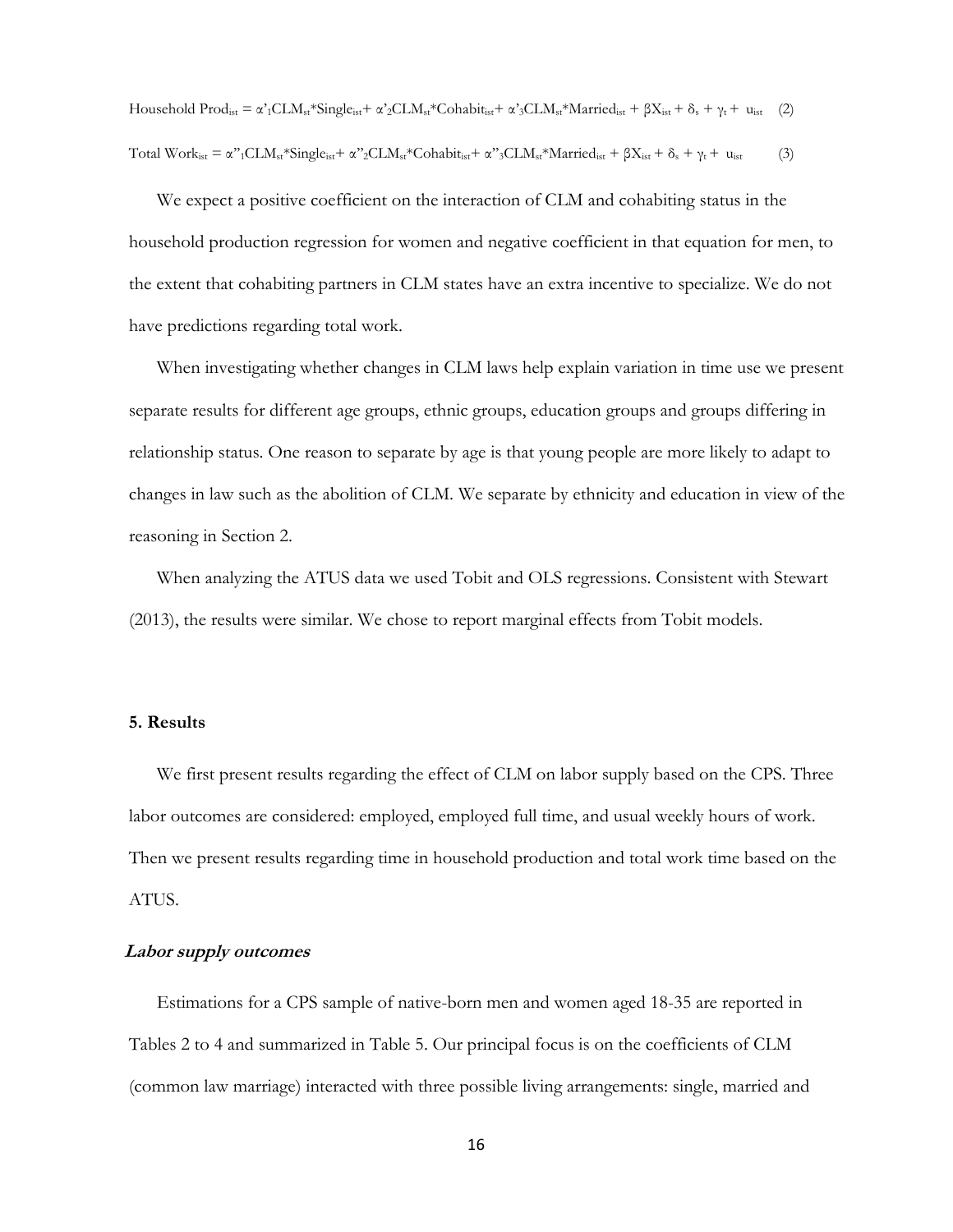(unmarried) cohabitation (in bold). Table 2 aggregates those aged 18-35 of all education levels and ethnicities. Tables 3 and 4 are for those without and with college education respectively. It can be seen from the first three columns in Table 2 that after control for a large number of variables and including fixed time and state effects married women work about 64 minutes less in the labor force and are less likely to be employed and have full-time employment when CLM is available than when it is not. CLM has a similar impact on cohabiting women, with work minutes decreasing by 50 minutes. Single women are less likely to be employed full time. The last three columns in Table 2 show results for men: single men are less likely to be employed when CLM is available. No significant effects of CLM are found for men aged 18-35 living in couple, whether married or not. The rest of the variables included in the regressions mostly have the expected signs.

Results differ when we separate samples by age category, education and race. Table 3 reports results of regressions similar to those in Table 2 but only for respondents without a college degree (the rest of the coefficients are available upon request). The effects of CLM availability on labor outcomes of men and women are shown separately for two age groups: ages 18 to 25 and 26 to 35. Effects of CLM differ considerably across these age groups for both men and women. First, we look at the first three columns for women. When women of all ethnic groups are combined or when we only look at white women we find that CLM has negative effects on the labor supply of women aged 18-25 without college education that are similar to the effects we reported for the complete sample in Table 2 but these negative effects are not found for all and white women aged 26-35 (instead we find a positive effect on the employment probability of single women). Negative effects on Hispanic women's labor supply are mostly found for the 26-35 age group and are particularly large: a reduction of almost 8 weekly hours. In contrast, there are no negative effects of CLM on black women's labor supply and some positive effects: black women without college aged 18-25 who cohabit are more likely to be employed full-time and work longer hours.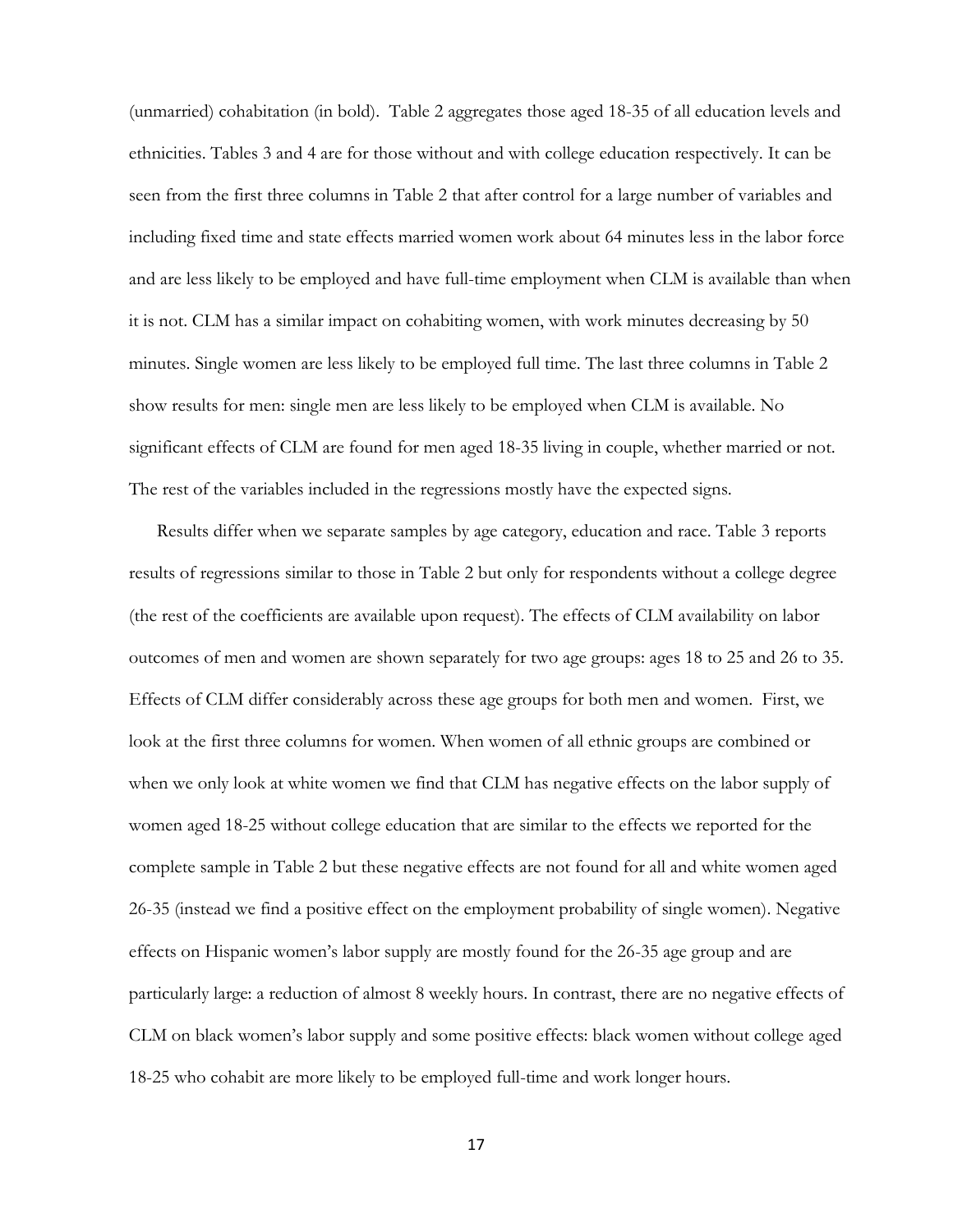Columns 4 to 6 in Table 3 show results for men without college. It can be seen that for men aged 18-25 and without a college education availability of CLM has a large positive impact on most labor outcomes if they are married or cohabit: married men in this age/education group are more likely to be employed and to have full-time (FT) employment and cohabiting men work 68 minutes more when CLM is available than when it is not. These results for 'all ethnicities' mostly reflect results for white men. In contrast, for men aged 26-35 availability of CLM is not associated significantly with labor outcomes, except for a negative association for employment of cohabiting white men. CLM does not appear to affect labor outcomes for black men without a college education. When CLM is available single Hispanic men aged 18-25 work considerably more hours.

Table 4 presents results for the college-educated. Due to smaller numbers we combine all those aged 18-35. Even so, results for college-educated blacks and Hispanics are less reliable due to small sample size. A negative association between CLM and labor supply is found for married and cohabiting women with a college degree when all ethnicities are combined and for white women. In addition, single white women also have a lower employment probability where CLM is available. As for men it appears from Table 4 that for college-educated single white men there is a positive association between CLM and hours of work. However, that association is negative for collegeeducated Hispanic men regardless of their marital status. Hispanic college-educated men are also less likely to work full-time where CLM is available. No associations between CLM and labor supply were significant for black men or women with college degrees.

*Robustness checks.* Results in Table 2 shows that these results are robust to various changes in specification. Results (available upon request) were very similar when we dropped the following control variables: children-related variables, unearned income, student status, and state characteristics out of concern for lack of exogeneity. When we kept all the control variables included in Table 2 but dropped the interaction terms between CLM and marital status it still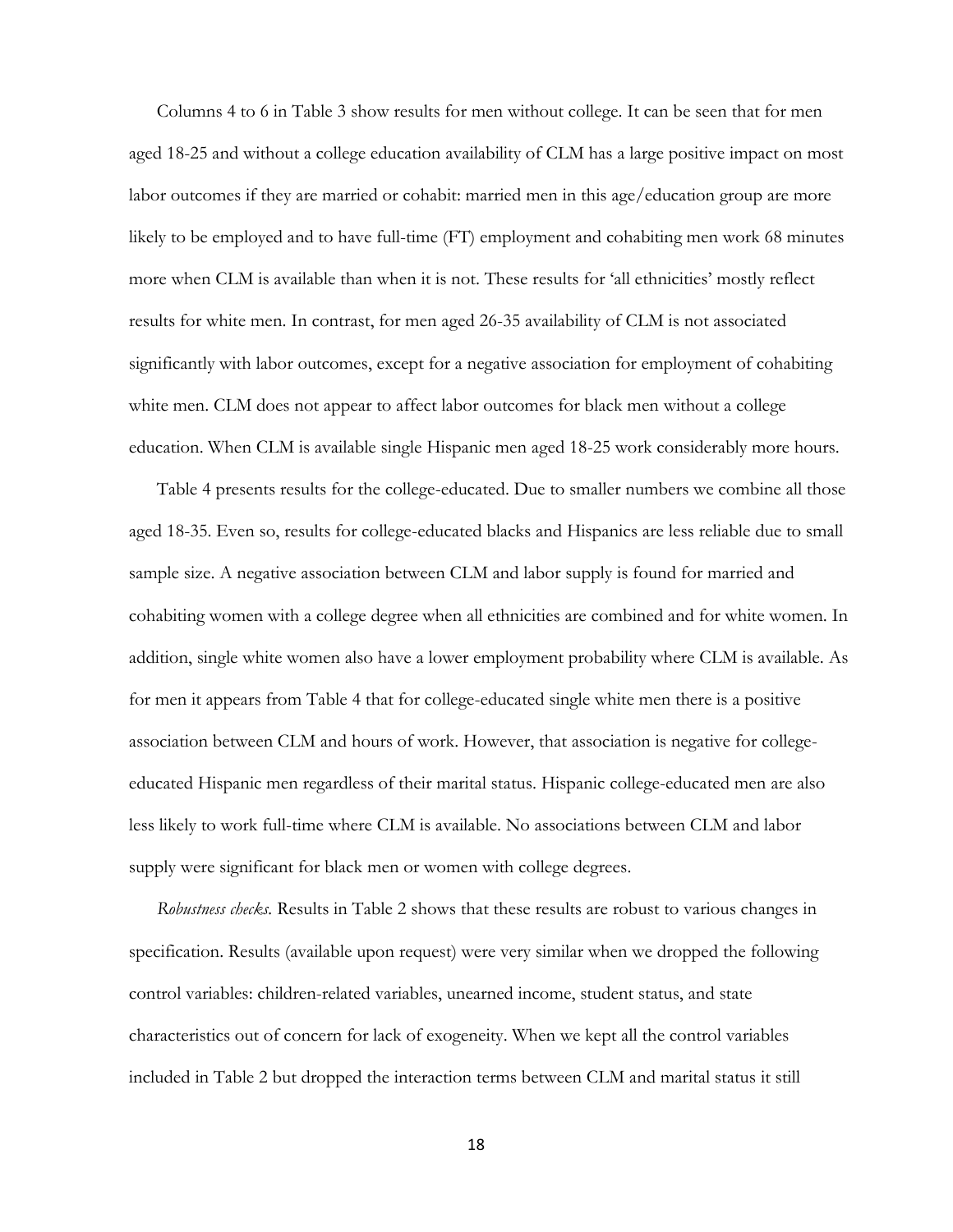appears that CLM has negative effects on women's full time employment and hours of work as well as on men's probability of being employed.

We also tested for the robustness of the first three regressions reported in Table 3 for respondents without college of all ethnicities and aged 18-25. Again, we dropped children-related variables, unearned income, student status, and state characteristics. Results are very similar for single women. For married women in the alternative model all three labor outcomes were negatively affected by CLM (employment probability too). However, CLM effects on labor outcomes of cohabiting women were no longer significant. For men the alternative models show positive effects of CLM for married and cohabiting men that are almost identical to those reported in Table 3. Our results thus seem robust.

#### *Summary and Discussion*

Results for labor outcomes are summarized in Table 5. Most labor supply effects of CLM are negative for women, especially for women aged 18-25 and non-black. This holds for women with and without college. All cases of significant effects of CLM on the labor supply of women in couple (married or not) are found to be negative. This supports a specialization argument combined with traditional gender roles as well as our interpretation based on men paying for women's WiHo (see Section 2). We also find more cases of CLM discouraging single women's labor supply than encouraging it, especially among younger women with no college: the availability of a cheap marriage alternative may have encouraged these young women to reduce their hours of work while single in anticipation of payments for their WiHo. The only group of women in couple for which we find a positive association between labor supply and CLM are cohabiting black women lacking a college degree. This is consistent with black women experiencing relatively less favorable marriage market conditions relative to white women and possibly paying men for marriage, as modeled by Cherry (1998). Could it be that among blacks women may have to work more in the labor force to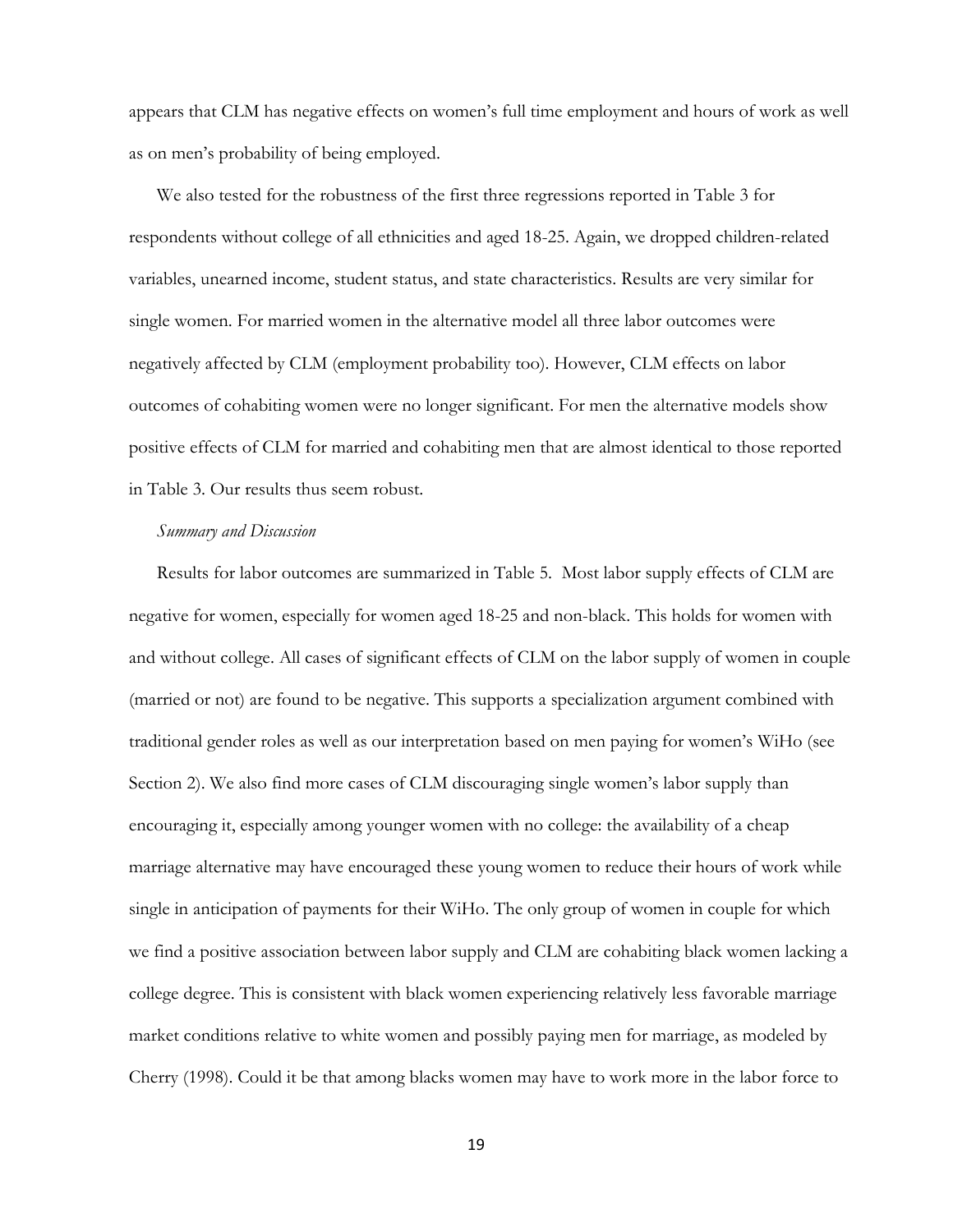afford men's WiHo in a regular or CLM marriage?<sup>8</sup> Based on our results for women we thus conclude that the abolition of CLM may have been a factor encouraging gender convergence, at least among non-blacks.

Results regarding the effect of CLM on men's labor supply are not as clear. It can be seen that most statistically significant effects of CLM for men are positive. This includes a number of positive effects for white men (and men of all ethnicities) without college aged 18-25. However, for men with a college education we get mixed results, with most regressions showing no significant effects, a positive effect on hours of work of white single men, and a negative effect for Hispanic men. We also get no significant effects for men without college aged 26-35. For the entire sample we only get a negative effect for single men's labor force participation. Given that the positive effects on (white) men aged 18-25 who are either married or cohabiting are strong and span all three labor outcomes we conclude that we found some support for the interpretation proposed in Section 2: CLM may encourage traditional men's entry into cohabitation and marriage and therefore to increase their labor supply so they can afford to pay for women's WiHo. Young men without a college degree and are the least marriageable would be the most influenced by the low-cost marriage alternative offered by CLM. White men would also be most influenced by CLM laws given that they are more likely to have to pay for WiHo. For these groups of young men—without college and not black--it follows that the abolition of CLM in three states may have contributed to reductions in labor supply over the period of investigation.

Our theoretical framework helps explain why we get mostly negative CLM effects on women's labor supply and why these effects for men are more likely to be positive. It also helps explain why our results apply to educated women but not to educated men. Educated men may stand to lose more from CLM in case of divorce or separation relative to educated women: if they cohabit and

 $\overline{a}$ 

<sup>8</sup> This would imply that in dating markets black women who have a higher labor supply are more likely to find a partner. This will be tested in future work.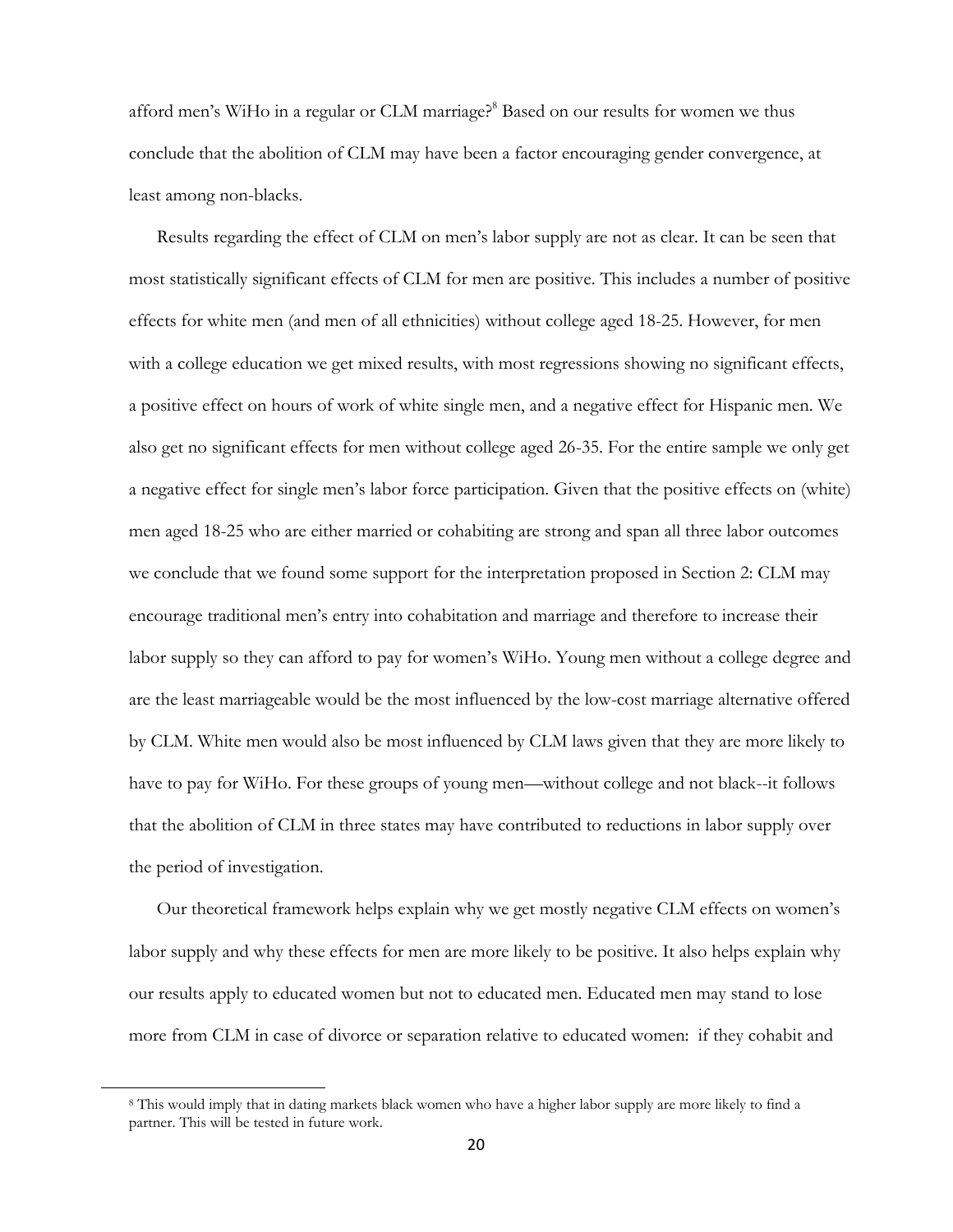their female companion unilaterally transforms the cohabitation into marriage, men with higher incomes stand to lose more than less educated men, for they would then have obligations to share their relatively high earnings with the women they form couples with. They may therefore prefer not to earn as much and work less in the labor force. College-educated women following traditional gender roles are typically less invested in the labor market and are less likely to loose from CLM in case of separation than their male counterparts. Finally, the framework helps explain why whites and Hispanics—especially the less educated men--are more likely to respond to CLM than blacks. If they follow traditional gender roles non-black men are more likely to have to pay for women's WiHo and therefore to work to afford marriage or cohabitation.

#### **Household production and total hours of work**

We use the ATUS to estimate CLM's effect on household production and total "work" by marital status category. However, not all time spent on household production is 'work' in the sense of WiHo. Some of it is time spent producing for oneself, which can be considered leisure. Nevertheless, we have followed standard procedures in the time use literature, added minutes spent on home production to minutes of work in the labor force and called this 'total work'.Another caveat is that the effects of CLM on hours of work in the labor market are not always the same according to the CPS and the ATUS, in part due to the longer time span of the CPS data. Tobit marginal effects are presented in Tables 6 and 7. When all respondents aged 18 to 35 are included (Table 6) it can be seen that single and married women perform less household production when CLM is available. From Table 7 it appears that his result holds for single women under age 26 and married women aged 26-35, especially for white and Hispanic women and women without a college degree. Married women in CLM states spend around 15 min less per day in both kinds of 'work' and cohabiting women in CLM states 'work' more overall than in other states (Table 6). This applies to non-black women and to college-educated women (Table 7).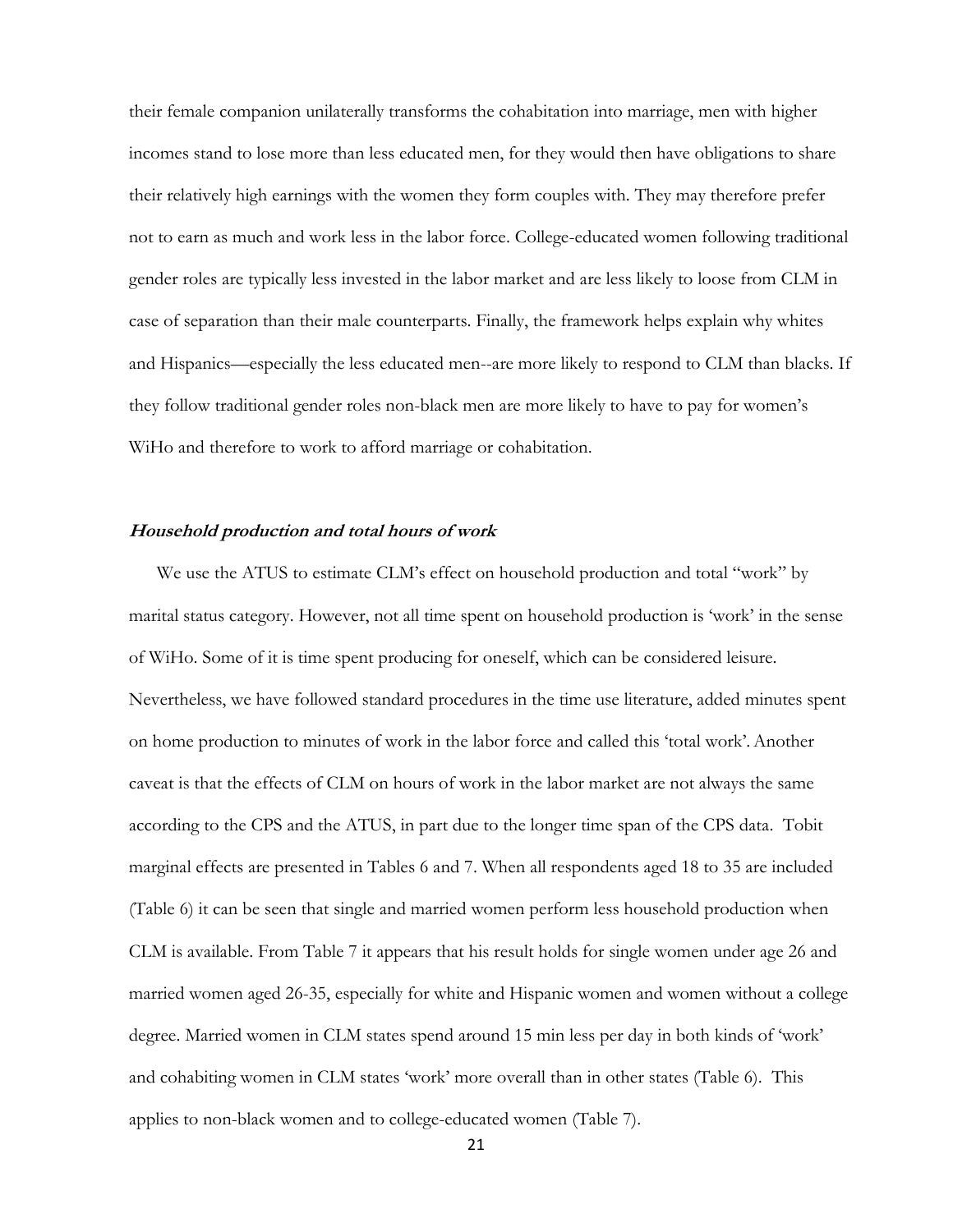Married men do 10-31 min less in household production in states where CLM is available (Tables 6 and 7). Single men aged 26-35 in CLM states spend 19 min more in household production. Non-black single men from CLM states spend up to 30 min more per day in total 'work' compared to single men in other states. Single black men in CLM states spend less time in total 'work' compared to black men residing in non-CLM states (However, here results are less reliable: the sample of black men contains only 1,219 observations.) Cohabiting men aged 26 and older spend an hour less 'working' compared to cohabiting men in other states.

The simple effects of marriage and cohabitation relative to single status are as follows: marriage (cohabitation) increases women's involvement in household production by 38 (33) min per day and men's by 28 (27). Compared to their single counterpart, married (cohabiting) women spend 16 (11) min more in total 'work' per day, and men up to an hour more.

### *Discussion.*

The theoretical framework explains why married non-black men work less in home production and more for pay in CLM states: they are working more in the labor force to pay for the WiHo supplied by women. Using the CPS we found that CLM availability was also associated with lower labor supply of married women, which was consistent with this finding for men. However, the ATUS analysis shows that effects of CLM on home production by married and single women are mostly negative and that under CLM married women 'work' less in total. It is mostly low-education and non-black married women who seem to benefit from a reduced 'work' load under CLM. An argument based on specialization and the concept of WiHo implies that under CLM married women in groups following traditional gender roles will work less in the labor force and do more WiHo. Could that mean less time in household production? It could: women may increase hours of WiHo benefiting their husbands while reducing their overall household production time, implying large reductions in home production benefiting the women themselves. Also, CLM may cause increases in men's aggregate demand for WiHo leading to higher prices for women's WiHo. If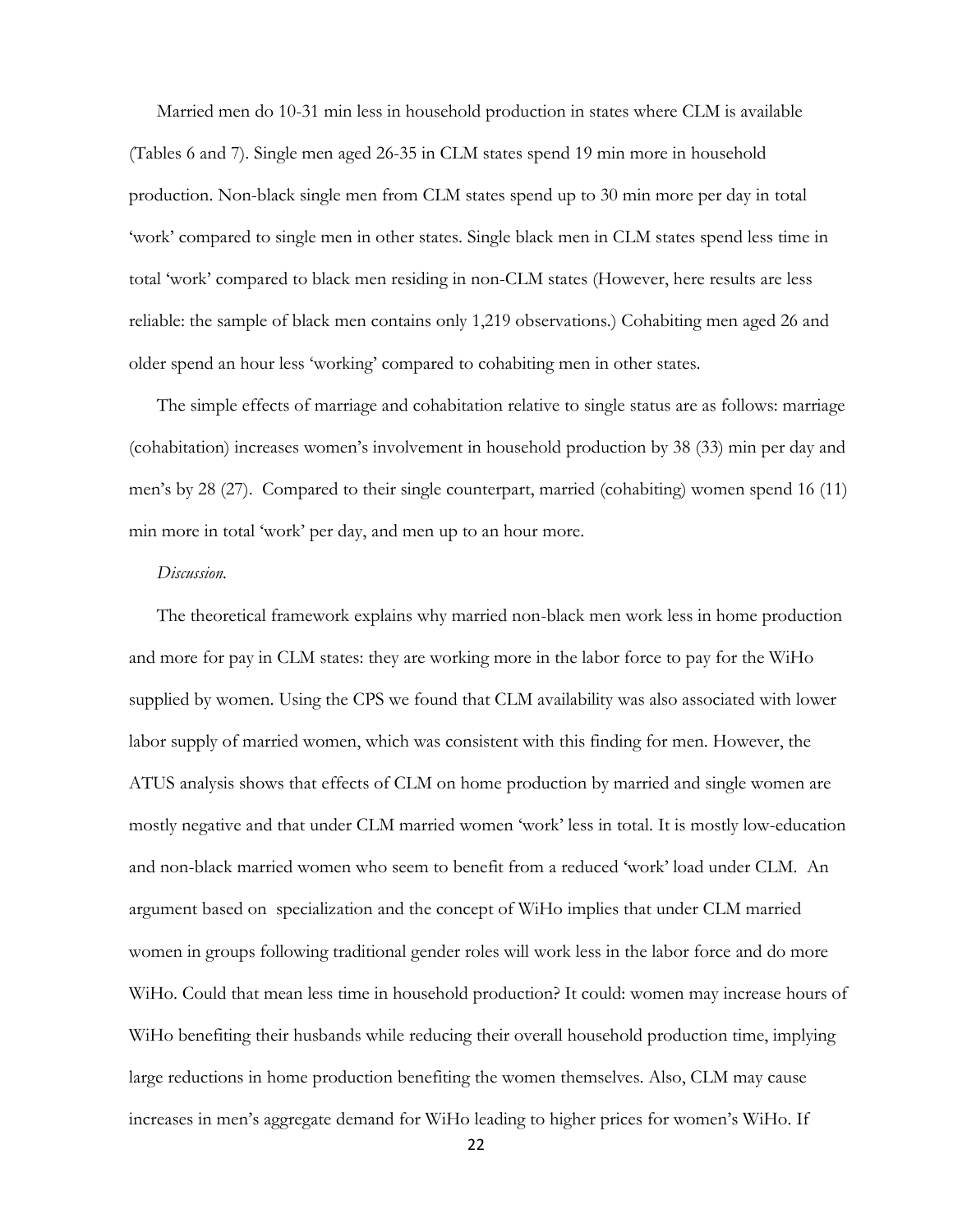women's individual supplies of WiHo are backward-bending higher prices will mean less time spent in WiHo. That the reduction in household production time associated with CLM applies to married women with no college education and to non-black women supports the possibility that men's demand for WiHo plays a role here. For these groups demand is more likely to increase under CLM: women without college are more likely to be interested in supplying WiHo to men and nonblack women are more likely to benefit from positive discrimination in marriage markets (see Section 2). Therefore prices for the WiHo of these groups are more likely to increase. As the price of WiHo rises women's value of time is likely to increase and women's total time in household production (including time benefiting themselves) may decrease.

The ATUS results may also reflect state effects that were controlled for in the CPS analyses, since the ATUS does not allow us to include state fixed effects. Finally, our results may reflect a possible selection bias. If CLM states create incentives for weaker couples to be formed, one would observe that couples in CLM states tend to invest less in marriage-specific capital.

Some of the same considerations may also help reconcile the following findings: based on the ATUS that total hours of 'work' of cohabiting women with a college degree are higher where CLM is available and their total 'work' load is higher in those states. However, according to the CPS (which contains more years of observations, allowing us to include fixed state effects) non-black cohabiting women's hours of work in the labor force are lower where CLM is available.

#### **6. Conclusions**

This paper examined whether the availability of Common-Law Marriage (CLM) helps explain variation in the labor supply of men and women in the U.S. Our conceptual framework led us to expect that where traditional gender roles prevail CLM would be associated with less labor supply by women and more labor supply by men. This could hold not only for people who live with a partner or spouse but also for singles preparing themselves for forming a household specializing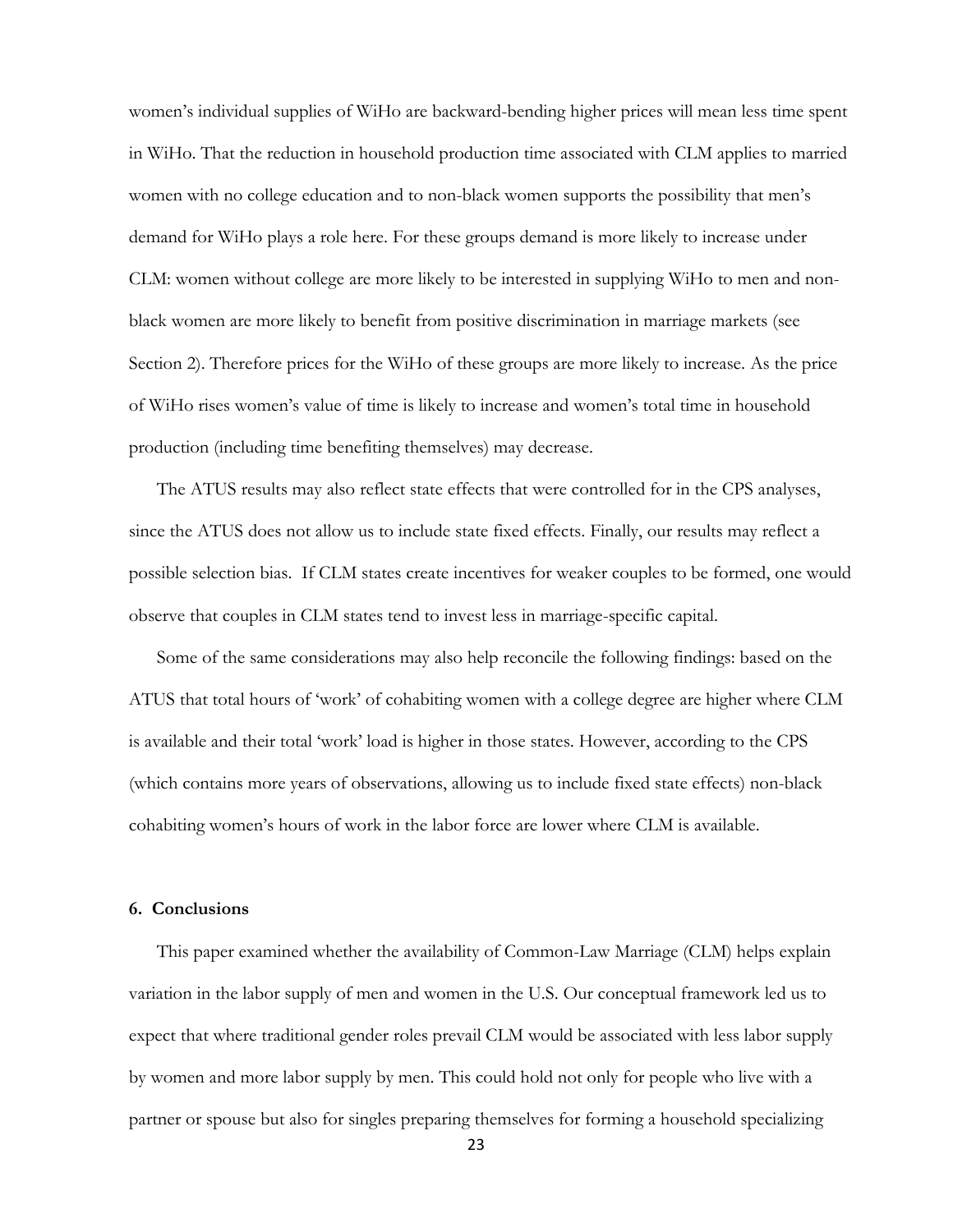along traditional gender roles. CLM availability would be most relevant to the labor supply people at the stage of couple formation, namely younger people and its impact would be stronger among groups most likely to specialize regarding household production and work for pay. This includes groups among whom traditional gender roles are more likely to prevail.

An analysis of the CPS for respondents under age 36 revealed that most labor supply effects of CLM availability are negative for women. CLM led to reductions in the labor supply not only of cohabiting and married women, but also (to a lesser degree) of single women. Most statistically significant effects of CLM for men are positive. This includes a number of positive effects for white men (and men of all ethnicities) without college aged 18-25. However, for men with a college education we get mixed results, with most regressions showing no significant effects.

CLM may make marriage more affordable for low education men living in groups emphasizing traditional gender roles, which is more likely to be the case for whites and Hispanics than for blacks. When CLM was abolished it may have created some cases of "discouraged husbands" who had been willing to work towards a relatively cheap CLM marriage but were unprepared for regular (and more expensive) marriage. As expected we found this scenario to fit young men without a college degree more than those who finished college.

ATUS results regarding CLM and men's time spent on household production are consistent with this interpretation. One way to reconcile the ATUS results for married women—showing fewer hours of household production in CLM states—with the CPS results on labor supply is to make a distinction between WiHo (Work-In-Household) and household production benefiting the self.

The abolition of CLM in three states may have contributed to the convergence in labor supply of men and women, especially by causing increased labor supply among women. Furthermore, the abolition of CLM may also have caused such convergence by discouraging the labor supply of young men, especially among younger age groups without college education, whites, and Hispanics.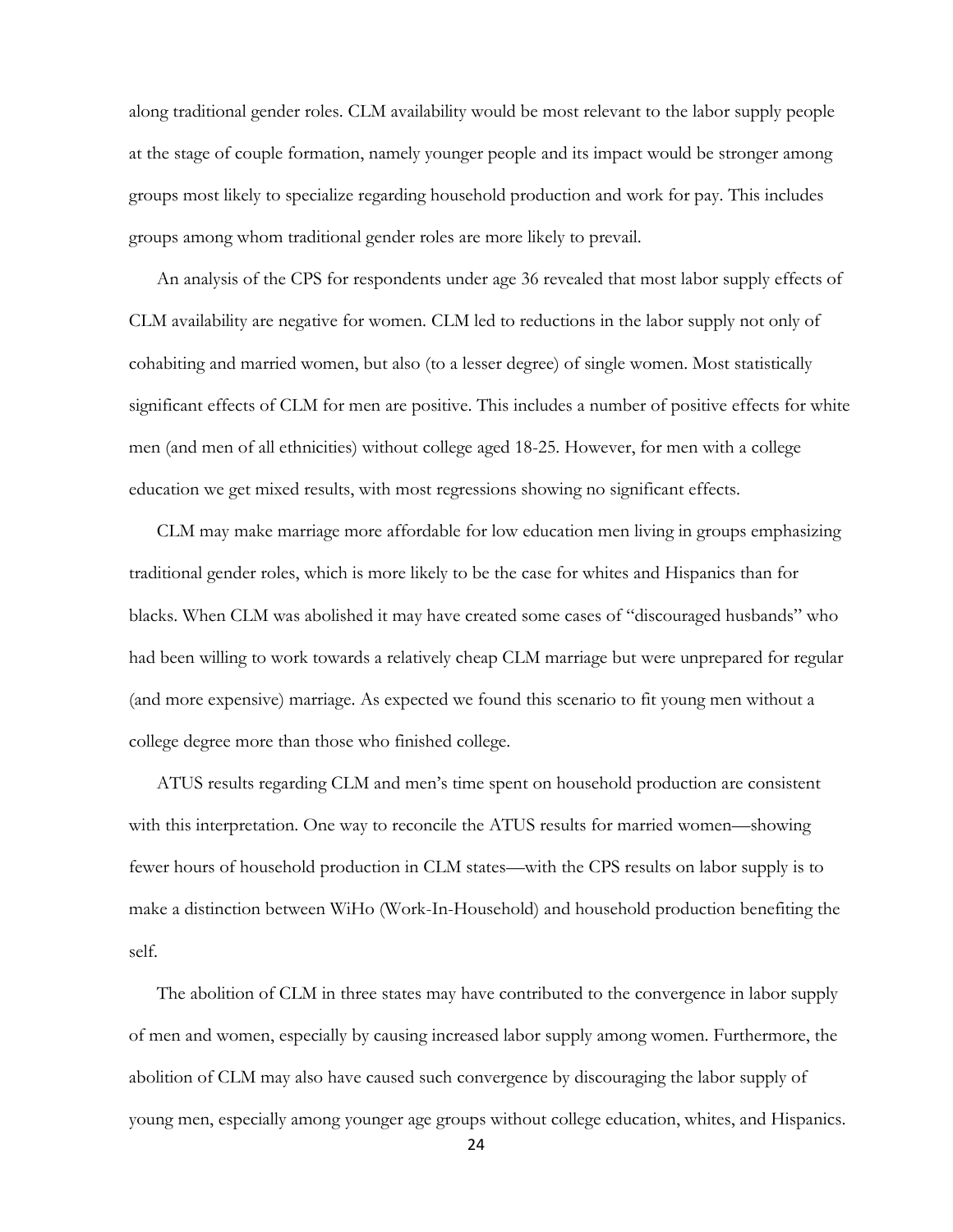So far social scientists have paid limited attention to variation in Common Law Marriage

(CLM). This paper is calling attention to the potential impact of these old-fashioned laws on labor supply and time spent of household production. Further research will hopefully add more insights by using better U.S. data—such as longer data series making it possible to use fixed state effects in more regressions—and providing comparisons with the effects of similar legal changes in other countries.

#### **References**

- Alger, Ingela and Donald Cox.(2013). "The Evolution of Altruistic Preferences: Mothers versus Fathers" *Review of Economics of the Household* 11(3):421-446.
- Amuedo-Dorantes, Catalina and [Shoshana Grossbard,](http://www.springerlink.com/content/?Author=Shoshana+Grossbard) (2007). "Marriage Markets and Women's Labor Force Participation," *Review of Economics of the Household* 5:249-278.
- Becker, Gary S. (1973). "A Theory of Marriage: Part I." *Journal of Political Economy* 81(4): 813-846. \_\_\_\_\_. (1981). *A Treatise on the Family*. Cambridge: Harvard University Press.
- Cherry, Robert.(1998) "Rational Choice and the Price of Marriage." *Feminist Economics* 4:27-49.
- Chiappori, Pierre-Andre. (1992). ["Collective Labor Supply and Welfare](http://ideas.repec.org/a/ucp/jpolec/v100y1992i3p437-67.html)*." [Journal of Political Economy](http://ideas.repec.org/s/ucp/jpolec.html)* 100(3):437-67.
- Chiappori, Pierre-Andre, Bernard Fortin and Guy Lacroix. (2002)**.** [Marriage Market, Divorce](http://ideas.repec.org/a/ucp/jpolec/v110y2002i1p37-72.html)  [Legislation, and Household Labor Supply.](http://ideas.repec.org/a/ucp/jpolec/v110y2002i1p37-72.html) *[Journal of Political Economy](http://ideas.repec.org/s/ucp/jpolec.html)* 110: 37-72.
- Chiappori [Pierre-André ,](http://www.columbia.edu/~pc2167/) [Murat Iyigun,](http://www.iza.org/en/webcontent/personnel/photos/index_html?key=2425) [Jeanne Lafortune,](http://www.econ.umd.edu/faculty/profiles/lafortune) and [Yoram Weiss.](http://www.iza.org/iza/en/webcontent/personnel/photos/index_html?key=933) (2011). « Are Intra-Household Allocations Policy Neutral? Theory and Empirical Evidence" IZA DP No. 5594 March.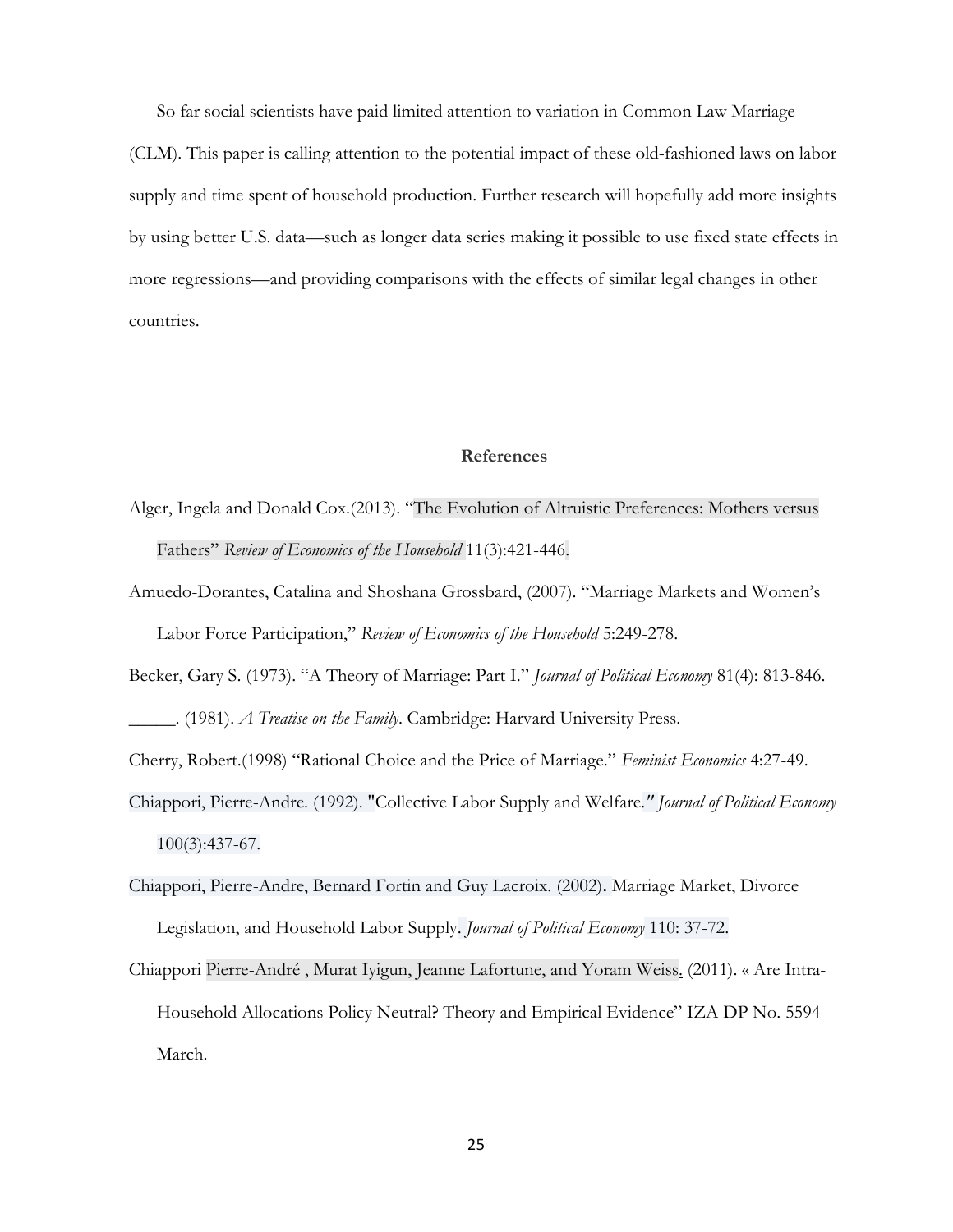- Choo, E., and A. Siow. (2006). "Who Marries Whom and Why." *Journal of Political Economy* 114(1): 175-201.
- Ekert-Jaffe, Olivia and Shoshana Grossbard. (2008). "Does Community Property Discourage Unpartnered Births?" *European J of Political Economy* 24(1):25-40.
- El Lagua, and Nicolas Moreau (2007). "The Effects of Marriage on Couples' Allocation of Time Between Market and Non-Market Hours", IZA DP No. 2619, February.
- Genadek, Katie R. Wendy A. Stock, Christiana Stoddard. (2007). "No-Fault Divorce Laws and the Labor Supply of Women with and without Children." *Journal of Human Resources* 42(1): .
- Goldsmith, A., D., Hamilton, and W. A. Darity Jr. (2007). "From Dark to Light: Skin Color and Wages Among African-Americans." *Journal of Human Reso*urces 42(4): 701-738.
- Gray, Jeffrey S. (1998). "Divorce law changes, household bargaining, and married women's labor supply." *American Economic Review* 88:628-42.
- Grossbard, Shoshana.(2005) ["A Theory of Women's Welfare Dependency, Marriage, and Labor](http://www-rohan.sdsu.edu/faculty/sgs/documents/Welfarenov2004.pdf)  [Supply,](http://www-rohan.sdsu.edu/faculty/sgs/documents/Welfarenov2004.pdf)" *Labour* 19:211-241.
- Grossbard-Shechtman, Amyra. (1982). "A Theory of Marriage Formality: The Case of Guatemala," *Economic Development and Cultural Change* 30(4): 813-830.
- \_\_\_\_\_. (1984). "A Theory of Allocation of Time in Markets for Labor and Marriage." *Economic Journal* 94:863-82.
- Grossbard-Shechtman, Shoshana A. and Shoshana Neuman (1988). "Labor Supply and Marital Choice." *Journal of Political Economy* 96:1294-1302.
- Lind, Goran. (2008). *Common Law Marriage: a Legal Institution for Cohabitation*. New York: Oxford University Press.
- Peters, Elizabeth H. (1986). "Marriage and divorce: informational constraints and private contracting." *American Economic Review* 76:671-78.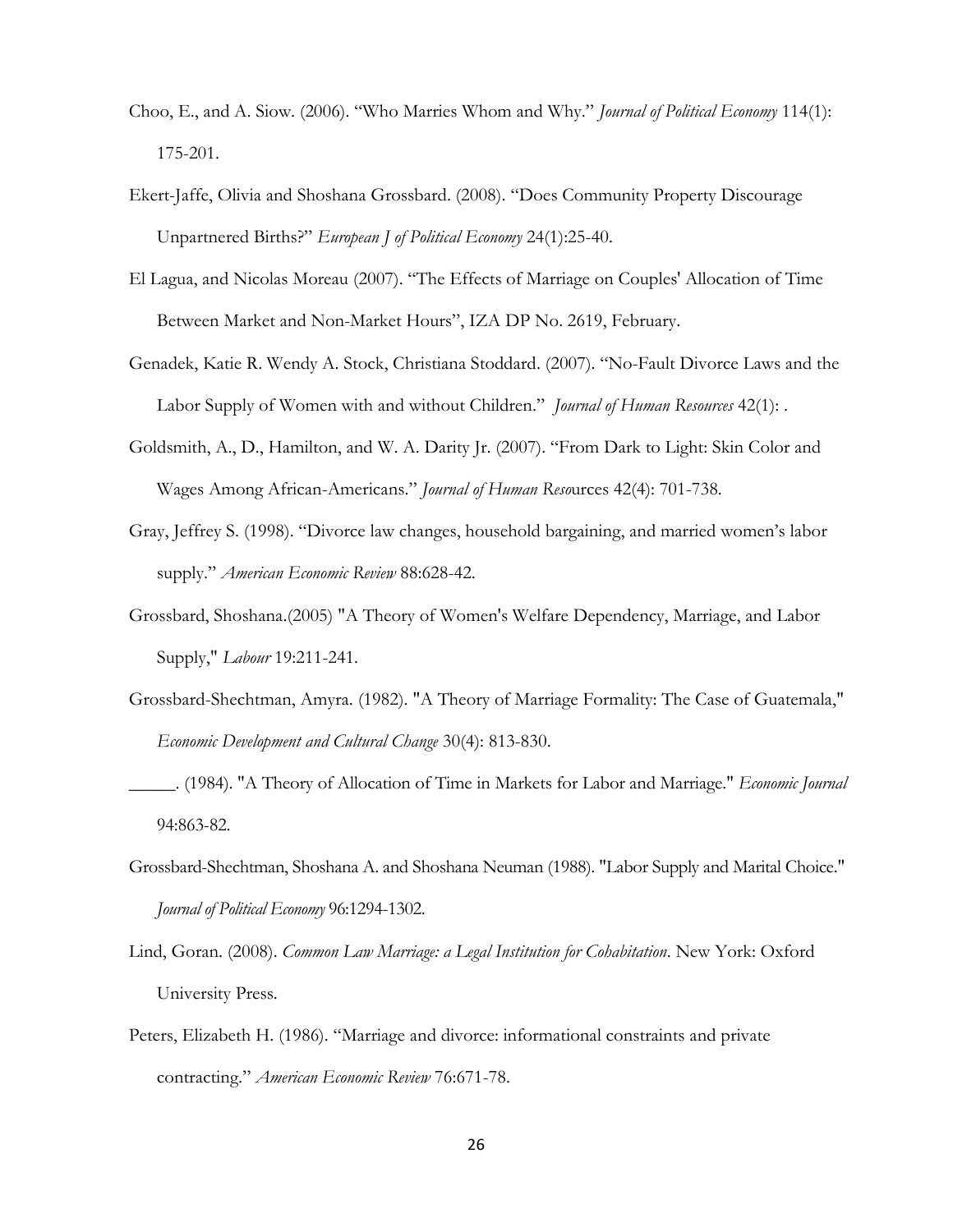- Stafford, Rebecca, Elaine Backman and Pamela Dibona. (1977). "The Division of Labor among Cohabiting and Married Couples", *Journal of Marriage and the Family*, 39(1): 43-55.
- Stevenson Betsey. (2007). "The Impact of Divorce Laws on Marriage-Specific Capital", *Journal of Labor Economics* 25:75-94.

Stewart, Jay. (2013) "Tobit or not tobit*?" Journal of Economic and Social Measurement*, 38(3): 263-290.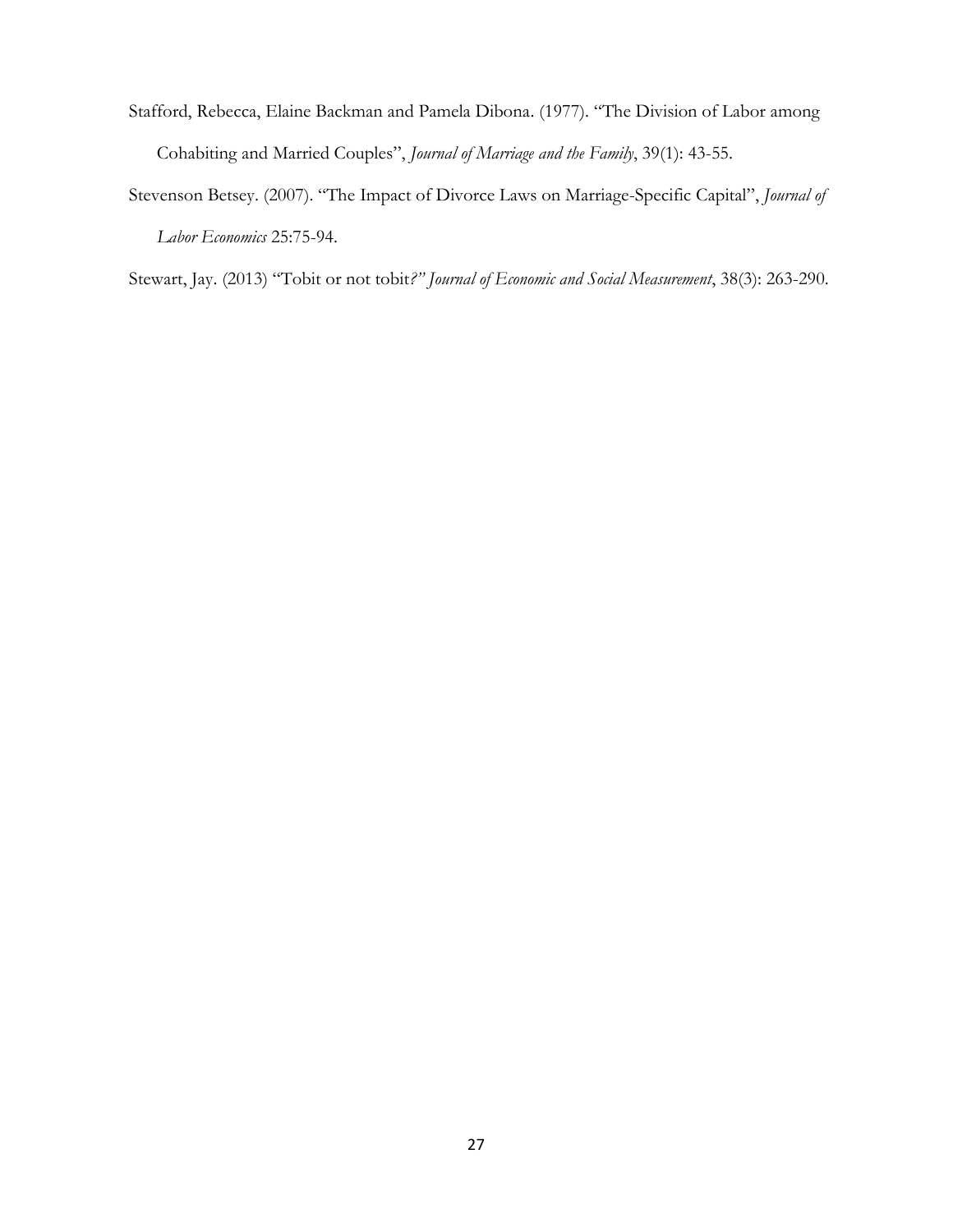

**Figure 1. Usual Weekly Hours of Paid Work for Women and Men by Presence of CLM and Type of Living Arrangement. US-born individuals ages 18-35, CPS 1995-2011.**

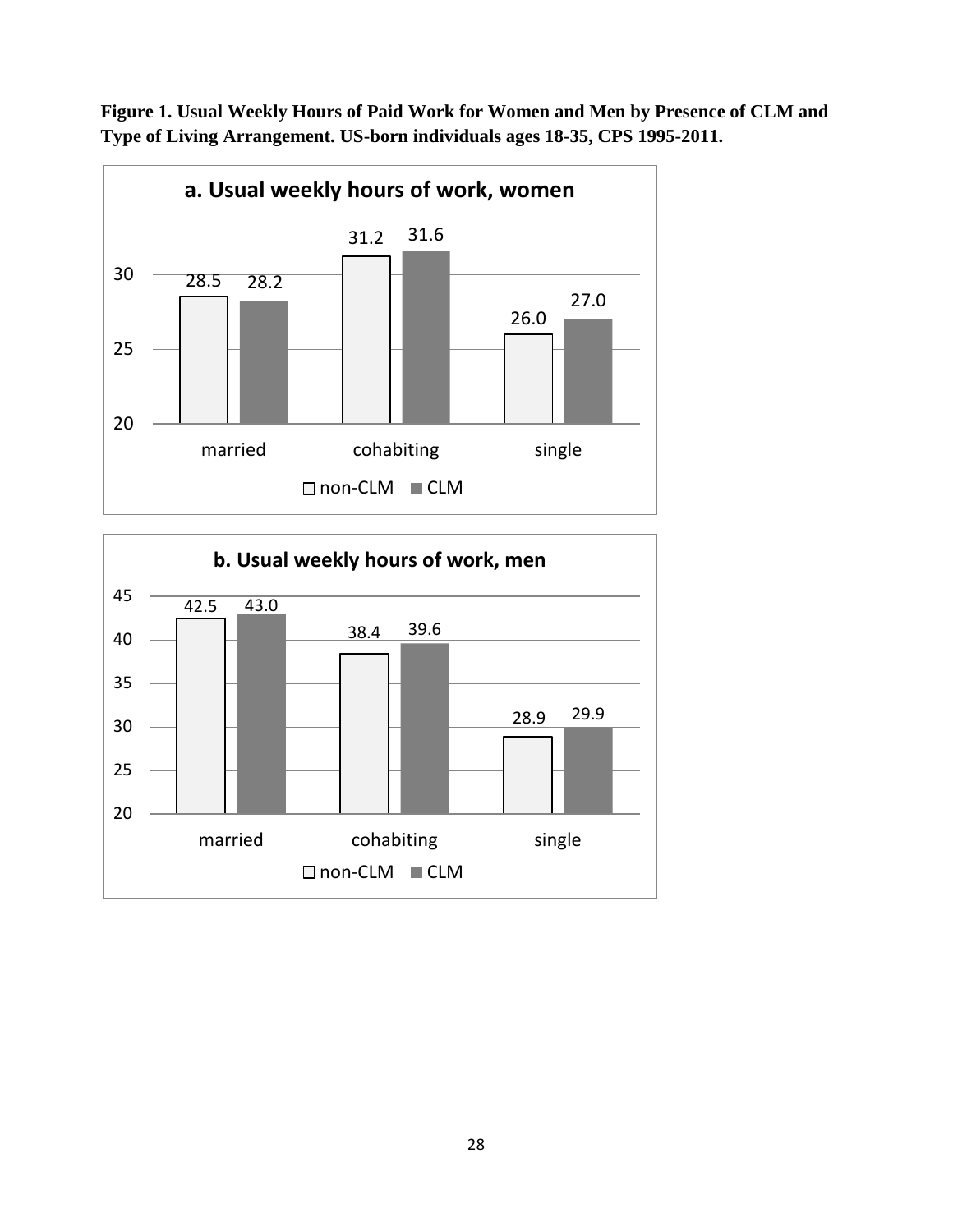**Figure 2. Daily Minutes in Household Production and Paid Work for Women and Men by Presence of CLM and Type of Living Arrangement. US-born individuals ages 18-35, ATUS 2003-2011.**



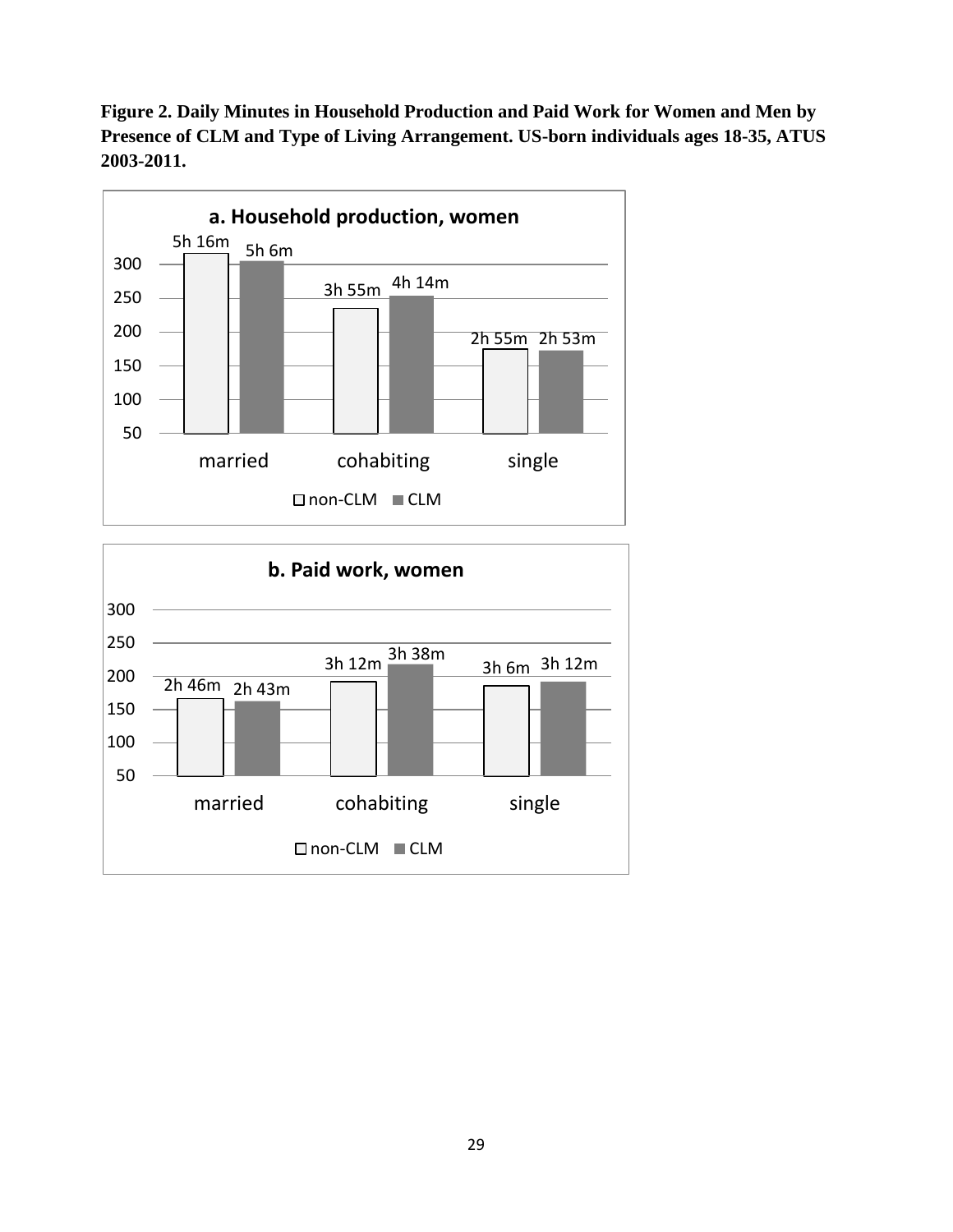

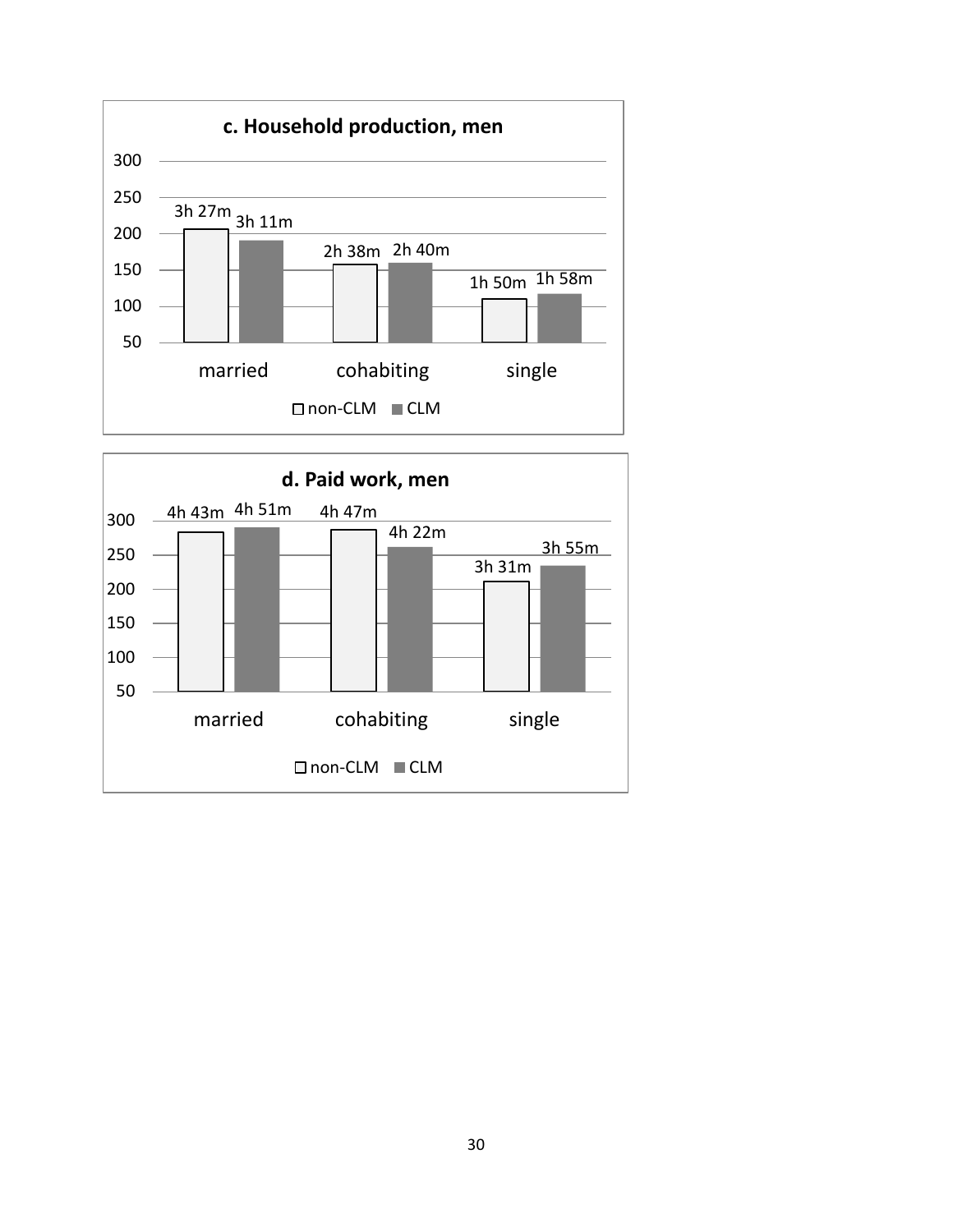|                            | <b>WOMEN</b>   |            |                 | <b>MEN</b> |                |            |                 |            |
|----------------------------|----------------|------------|-----------------|------------|----------------|------------|-----------------|------------|
|                            | CPS, CLM 21.6% |            | ATUS, CLM 19.8% |            | CPS, CLM 21.4% |            | ATUS, CLM 20.1% |            |
|                            | non-           |            | non-            |            | non-           |            | non-            |            |
|                            | <b>CLM</b>     | <b>CLM</b> | <b>CLM</b>      | <b>CLM</b> | <b>CLM</b>     | <b>CLM</b> | <b>CLM</b>      | <b>CLM</b> |
| Individual characteristics |                |            |                 |            |                |            |                 |            |
| Married                    | 0.384          | 0.431      | 0.432           | 0.492      | 0.318          | 0.363      | 0.354           | 0.408      |
| Cohabiting                 | 0.090          | 0.076      | 0.078           | 0.062      | 0.083          | 0.071      | 0.073           | 0.064      |
| Age                        | 26.5           | 26.5       | 26.9            | 27.2       | 26.4           | 26.4       | 26.6            | 26.6       |
| No high school diploma     | 0.114          | 0.127      | 0.080           | 0.086      | 0.138          | 0.150      | 0.099           | 0.122      |
| Some college               | 0.367          | 0.360      | 0.362           | 0.355      | 0.330          | 0.328      | 0.358           | 0.322      |
| College degree             | 0.186          | 0.177      | 0.238           | 0.253      | 0.159          | 0.153      | 0.206           | 0.194      |
| Graduate degree            | 0.053          | 0.042      | 0.087           | 0.062      | 0.040          | 0.038      | 0.058           | 0.058      |
| <b>Black</b>               | 0.159          | 0.150      | 0.109           | 0.097      | 0.137          | 0.130      | 0.081           | 0.071      |
| Hispanic                   | 0.083          | 0.136      | 0.082           | 0.154      | 0.087          | 0.136      | 0.080           | 0.139      |
| Asian                      | 0.019          | 0.008      | 0.018           | 0.004      | 0.021          | 0.008      | 0.024           | 0.008      |
| Other race                 | 0.014          | 0.013      | 0.048           | 0.037      | 0.013          | 0.012      | 0.055           | 0.043      |
| Employed                   | 0.687          | 0.688      | 0.733           | 0.732      | 0.756          | 0.785      | 0.817           | 0.846      |
| Full time employed         | 0.533          | 0.548      | 0.503           | 0.512      | 0.701          | 0.729      | 0.675           | 0.709      |
| Usual hours of work        | 27.4           | 27.8       | 26.3            | 26.7       | 34.0           | 35.4       | 34.1            | 36.1       |
| Presence of children <6    | 0.285          | 0.311      | 0.365           | 0.406      | 0.179          | 0.209      | 0.236           | 0.273      |
| Children 6-17              | 0.147          | 0.165      | 0.115           | 0.128      | 0.068          | 0.079      | 0.056           | 0.063      |
| Number of children         | 0.824          | 0.926      | 0.843           | 1.010      | 0.458          | 0.550      | 0.492           | 0.584      |
| Student                    | 0.191          | 0.174      | 0.249           | 0.222      | 0.179          | 0.170      | 0.221           | 0.223      |
| Metropolitan residence     | 0.269          | 0.268      | 0.68            | 0.63       | 0.261          | 0.263      | 0.694           | 0.607      |
| Unearned income            | 53,331         | 49,324     | 44,588          | 40,975     | 49,601         | 43,524     | 43,911          | 39,805     |
| State characteristics      |                |            |                 |            |                |            |                 |            |
| Community property         | 0.249          | 0.360      | 0.241           | 0.377      | 0.256          | 0.353      | 0.251           | 0.345      |
| Sex ratio                  | 0.997          | 0.994      | 0.986           | 0.985      | 0.998          | 0.995      | 0.987           | 0.987      |
| College educated adults    | 25.7           | 24.5       | 27.4            | 26.5       | 25.8           | 24.6       | 27.3            | 26.5       |
| Unemployment rate          | 5.9            | 5.4        | 6.7             | 6.0        | 6.0            | 5.4        | 6.8             | 6.0        |
| Median hhold income        | 51,957         | 49,083     | 51,911          | 49,492     | 52,046         | 49,216     | 51,849          | 49,665     |
| Welfare                    | 707            | 611        | 692             | 613        | 710            | 614        | 695             | 618        |
| Urban population share     | 79.1           | 75.5       | 79.6            | 76.9       | 79.3           | 75.5       | 79.4            | 76.8       |
| Northeast                  |                |            | 0.19            | 0.10       |                |            | 0.19            | 0.10       |
| Midwest                    |                |            | 0.29            | 0.13       |                |            | 0.29            | 0.13       |
| West                       |                |            | 0.23            | 0.19       |                |            | 0.24            | 0.20       |
| $\cal N$                   | 244,583        | 78,275     | 12,063          | 3,281      | 222,489        | 70,556     | 8,576           | 2,452      |

# **Table 1. Sample means. CPS 1995-2011 and ATUS 2003-11. US born respondents age 18-35.**

Notes:

- Shares of college-educated adults are obtained from [http://www.census.gov/hhes/socdemo/education/data/census/index.html.](http://www.census.gov/hhes/socdemo/education/data/census/index.html)
- Population is from the Census website, various pages, for example 2010-11 numbers can be found at [http://www.census.gov/popest/data/state/totals/2011/index.html.](http://www.census.gov/popest/data/state/totals/2011/index.html)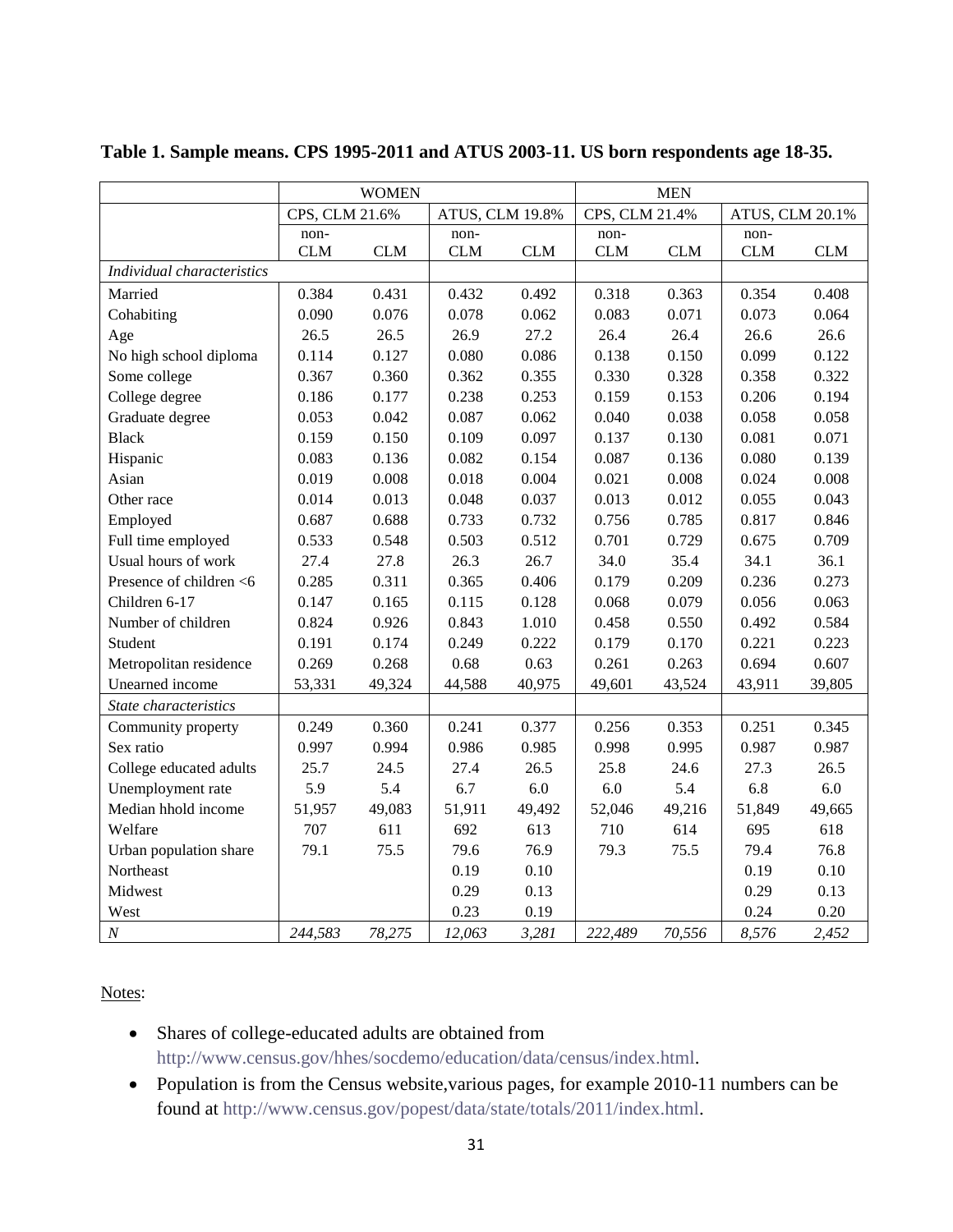# Notes (cont.)

- Median household income is in Table H-8 at [http://www.census.gov/hhes/www/income/data/historical/household/.](http://www.census.gov/hhes/www/income/data/historical/household/)
- Shares of urban population are from Iowa Community Indicators program <http://www.icip.iastate.edu/tables/population/urban-pct-states> .
- We adjust nominal values to 2010 prices using Consumer Price Index from <ftp://ftp.bls.gov/pub/special.requests/cpi/cpiai.txt> .
- Unemployment rates are annual averages by state obtained from BLS [\(http://www.bls.gov/data/\)](http://www.bls.gov/data/).
- Sex ratios are calculated from Census 1990, 2000 and American Community Surveys 2004- 6 by dividing the number of men in each 5-year age group by the number of women who are 2 years younger. For example, in order to get a sex ratio for women aged 30-35, we divide the number of men aged 32-37 by the number of women aged 30-35.
- "Welfare" is the maximum TANF+SNAP benefits for a family of two, in 2010 dollars obtained from the University of Kentucky Center for Poverty Research <http://www.ukcpr.org/AvailableData.aspx>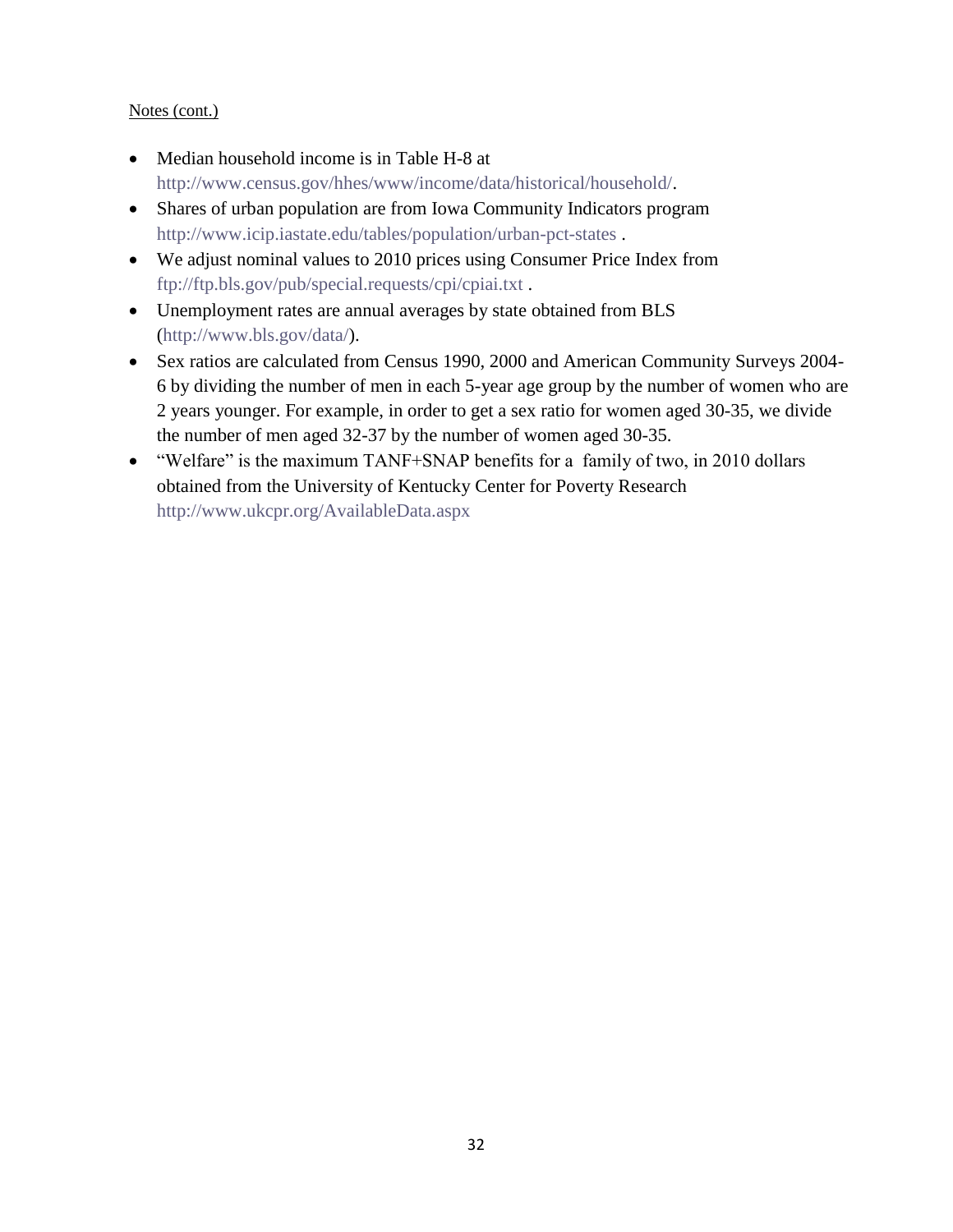|                            | WOMEN, N=322,858 |                  |            | MEN, N=293,045 |                  |             |  |
|----------------------------|------------------|------------------|------------|----------------|------------------|-------------|--|
| Model 1: Full set of       | probit           | probit           | <b>OLS</b> | probit         | probit           | <b>OLS</b>  |  |
| controls                   | employed         | full-time        | hours/week | employed       | full-time        | hours/week  |  |
| Individual characteristics | 1                | $\overline{2}$   | 3          | 4              | $\mathfrak s$    | 6           |  |
| <b>CLM*Single</b>          | $-0.01$          | $-0.02*$         | $-0.54$    | $-0.02**$      | $\bf{0}$         | $-0.1$      |  |
| <b>CLM*Married</b>         | $-0.02*$         | $-0.03***$       | $-1.07***$ | $\bf{0}$       | 0.01             | $-0.15$     |  |
| <b>CLM*Cohabiting</b>      | $-0.02$          | $-0.03*$         | $-0.84**$  | $-0.01$        | 0.02             | 0.34        |  |
| Married                    | $\theta$         | $0.03***$        | $0.70***$  | $0.13***$      | $0.16***$        | 5.72***     |  |
| Cohabiting                 | $0.03***$        | $0.10***$        | 3.11***    | $0.07***$      | $0.12***$        | $5.23***$   |  |
| Age                        | $0.04***$        | $0.13***$        | $3.14***$  | $0.02***$      | $0.09***$        | $2.84***$   |  |
| Age-squared                | $-0.07***$       | $-0.23***$       | $-5.35***$ | $-0.03***$     | $-0.15***$       | $-4.69***$  |  |
| No high school             | $-0.16***$       | $-0.17***$       | $-6.32***$ | $-0.13***$     | $-0.16***$       | $-5.89***$  |  |
| Some college               | $0.07***$        | $0.04***$        | $2.24***$  | $0.05***$      | $0.01***$        | $1.23***$   |  |
| College degree             | $0.15***$        | $0.13***$        | 4.99***    | $0.11***$      | $0.06***$        | 2.84***     |  |
| Graduate degree            | $0.19***$        | $0.19***$        | 8.03***    | $0.12***$      | $0.04***$        | 4.43***     |  |
| <b>Black</b>               | $-0.05***$       | $0.03***$        | $-0.43***$ | $-0.14***$     | $-0.12***$       | $-5.43***$  |  |
| Hispanic                   | $\theta$         | $0.03***$        | $-0.13$    | $-0.02***$     | $-0.02***$       | $-1.78***$  |  |
| Asian                      | $-0.08***$       | $-0.02**$        | $-1.87***$ | $-0.08***$     | $-0.05***$       | $-3.10***$  |  |
| Other race                 | $-0.10***$       | $\boldsymbol{0}$ | $-1.14***$ | $-0.12***$     | $-0.09***$       | $-3.78***$  |  |
| Metropolitan status        | $-0.02***$       | $\theta$         | $-0.36***$ | $-0.01***$     | $-0.02***$       | $-0.91***$  |  |
| Student                    | $-0.18***$       | $-0.32***$       | $-8.96***$ | $-0.22***$     | $-0.33***$       | $-10.59***$ |  |
| Unearned income            | $-0.00***$       | $-0.01***$       | $-0.39***$ | $-0.01***$     | $-0.01***$       | $-0.32***$  |  |
| Presence of kids $<6$      | $-0.09***$       | $-0.08***$       | $-2.30***$ | $0.05***$      | $0.09***$        | $1.76***$   |  |
| Presence of kids <18       | $0.03***$        | $0.04***$        | $2.05***$  | $0.04***$      | $0.07***$        | $1.58***$   |  |
| Number of children         | $-0.05***$       | $-0.07***$       | $-2.63***$ | $-0.01***$     | $-0.02***$       | $-0.17***$  |  |
| State characteristics      |                  |                  |            |                |                  |             |  |
| Community property         | $0.09**$         | $0.20***$        | 0.72       | $0.16***$      | $0.08*$          | 0.76        |  |
| Sex ratio                  | $-0.07**$        | $-0.19***$       | $-8.07***$ | $-0.06**$      | $-0.08***$       | $-6.96***$  |  |
| College educated adults    | $\mathbf{0}$     | $0.01***$        | $0.26***$  | $\overline{0}$ | $\overline{0}$   | $-0.05$     |  |
| Unemployment rate          | $-0.01***$       | $-0.01***$       | $-0.26***$ | $-0.01***$     | $-0.01***$       | $-0.40***$  |  |
| Log median state income    | 0.04             | $0.06**$         | $1.52*$    | 0.04           | $0.09***$        | $2.34**$    |  |
| Welfare                    | $\boldsymbol{0}$ | $-0.03*$         | $-0.47$    | $-0.01$        | $\boldsymbol{0}$ | 0.2         |  |
| Urban population share     | $\mathbf{0}$     | $-0.00***$       | $-0.12***$ | $-0.00***$     | $\theta$         | 0.04        |  |
| State dummies              | yes              | yes              | yes        | yes            | yes              | yes         |  |
| Time dummies               | yes              | yes              | yes        | yes            | yes              | yes         |  |
| R-squared                  |                  |                  | 0.19       |                |                  | 0.30        |  |

**Table 2. Employment and labor supply regression coefficients, CPS 1995-2011. Full set of controls.** 

Note: The table shows marginal effects from probit regressions and OLS coefficients. Here and in the rest of the paper significance is marked as follows: \* significant at 10%; \*\* significant at 5%; \*\*\* significant at 1%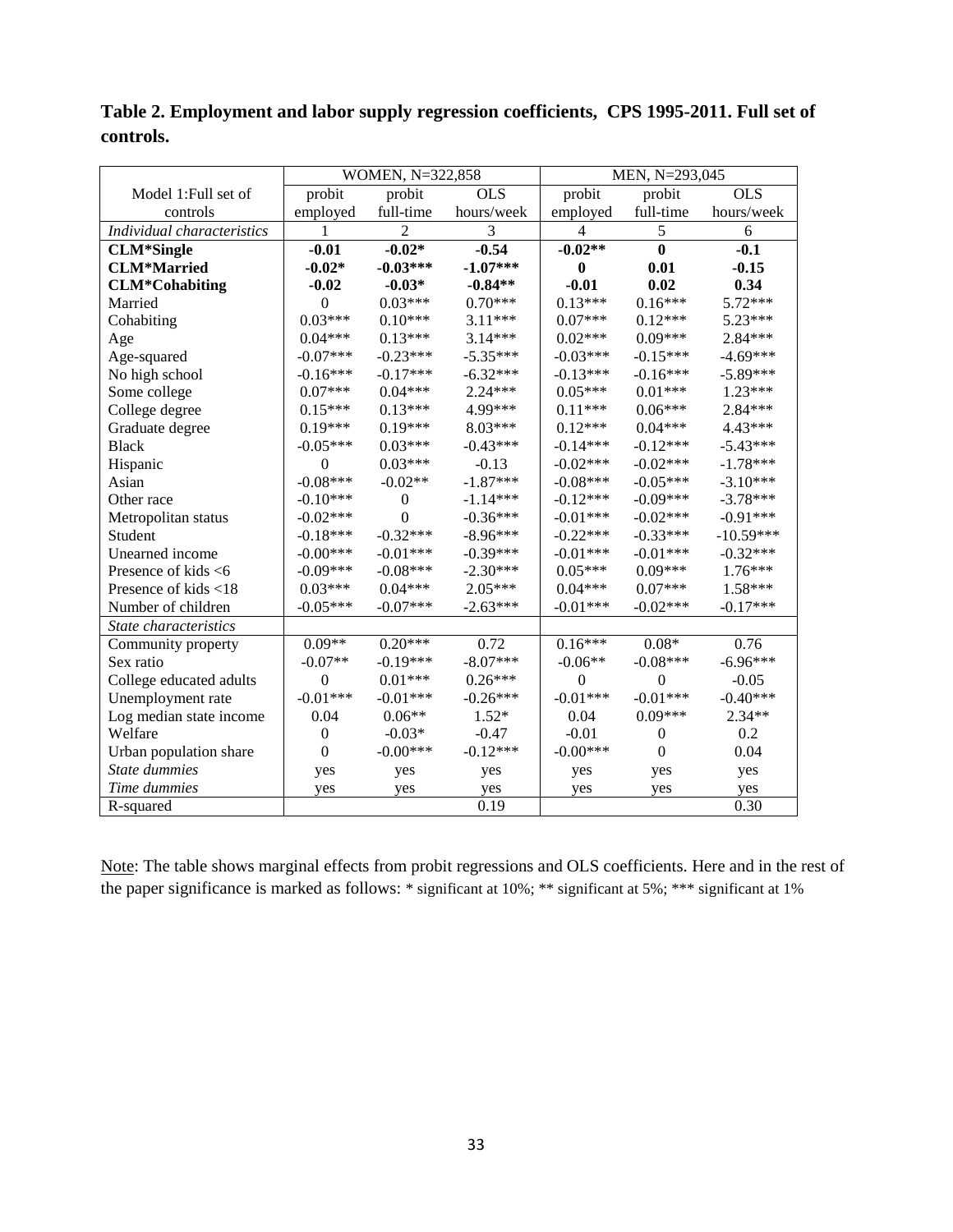|                               |                  | <b>WOMEN</b>     |                           |                  | <b>MEN</b>       |                  |
|-------------------------------|------------------|------------------|---------------------------|------------------|------------------|------------------|
|                               | employed         | full-time        | hours of                  | employed         | full-time        | hours of         |
| NO COLLEGE                    | probit           | emp probit       | work OLS                  | probit           | emp probit       | work OLS         |
| Age 18-25                     | $\mathfrak{1}$   | $\overline{2}$   | $\overline{\mathfrak{z}}$ | $\overline{4}$   | 5                | 6                |
| <b>ALL ETHNICITIES</b>        |                  |                  |                           |                  |                  |                  |
| CLM* Single                   | $-0.03$          | $-0.02$          | $-1.22**$                 | $-0.02$          | 0.02             | $-0.04$          |
| CLM* Married                  | $-0.03$          | $-0.04*$         | $-1.53**$                 | $0.04**$         | $0.06***$        | 0.67             |
| CLM*Cohabiting                | $-0.04*$         | $-0.03$          | $-1.19*$                  | 0.03             | $0.08***$        | $1.13*$          |
| ${\bf N}$                     |                  | 123,883          |                           |                  | 120,506          |                  |
| <b>WHITE</b>                  |                  |                  |                           |                  |                  |                  |
| CLM* Single                   | $-0.05**$        | $-0.04*$         | $-1.51**$                 | $\theta$         | $\boldsymbol{0}$ | $\boldsymbol{0}$ |
| CLM* Married                  | $-0.04*$         | $-0.04*$         | $-1.71**$                 | $0.05**$         | $0.08***$        | $1.03*$          |
| CLM*Cohabiting                | $-0.06**$        | $-0.04$          | $-1.48*$                  | 0.02             | $0.11***$        | 1.28*            |
| N                             |                  | 82,179           |                           |                  | 82,487           |                  |
| <b>BLACK</b>                  |                  |                  |                           |                  |                  |                  |
| CLM* Single                   | 0.05             | 0.02             | 0.14                      | $-0.06$          | $-0.01$          | $-0.96$          |
| CLM* Married                  | $\boldsymbol{0}$ | 0.02             | 0.31                      | $-0.02$          | 0.05             | 0.25             |
| CLM*Cohabiting                | 0.1              | $0.12**$         | $2.91*$                   | 0.07             | 0.02             | 0.5              |
| ${\bf N}$                     |                  | 17,968           |                           |                  | 15,034           |                  |
| <b>HISPANIC</b>               |                  |                  |                           |                  |                  |                  |
| CLM* Single                   | $-0.04$          | $-0.07$          | $-2$                      | $\boldsymbol{0}$ | $\overline{0}$   | $4.51**$         |
| CLM*Married                   | $-0.05$          | $-0.1$           | $-3.17$                   | 0.03             | 0.08             | 3.66             |
| CLM*Cohabiting                | $-0.05$          | $-0.12*$         | $-3.6$                    | 0.03             | 0.08             | $4.69*$          |
| ${\bf N}$                     |                  | 17,746           |                           |                  | 16,895           |                  |
| Age 26-35                     |                  |                  |                           |                  |                  |                  |
| <b>ALL ETHNICITIES</b>        |                  |                  |                           |                  |                  |                  |
| CLM* Single                   | $0.03**$         | $\mathbf{0}$     | 0.76                      | $-0.01$          | $-0.01$          | $-0.19$          |
| CLM* Married                  | 0.01             | $-0.02$          | $-0.11$                   | $-0.01$          | $-0.01$          | $-0.42$          |
| CLM*Cohabiting                | 0.01             | 0.01             | 0.51                      | $-0.02$          | $-0.01$          | $-0.1$           |
| ${\bf N}$                     |                  | 126,376          |                           |                  | 116,378          |                  |
| <b>WHITE</b><br>$CLM*$ Single | $0.04*$          | 0.01             |                           | $-0.01$          | $-0.02$          | $-0.53$          |
| CLM* Married                  | 0.02             | $\boldsymbol{0}$ | 1.18                      | $-0.01$          | $-0.02$          | $-0.82$          |
| CLM*Cohabiting                | 0.02             | 0.01             | 0.5<br>$\mathbf{1}$       |                  | $-0.02$          | $-0.34$          |
| N                             |                  | 87,637           |                           | $-0.03*$         | 84,562           |                  |
| <b>BLACK</b>                  |                  |                  |                           |                  |                  |                  |
| CLM* Single                   | 0.03             | $-0.03$          | 0.47                      | $-0.03$          | 0.02             | 1.32             |
| CLM* Married                  | 0.02             | $-0.04$          | $-0.31$                   | $-0.04$          | $-0.02$          | 0.22             |
| CLM*Cohabiting                | 0.02             | $-0.03$          | 0.13                      | $-0.02$          | 0.04             | 1.8              |
| ${\bf N}$                     |                  | 18,932           |                           |                  | 13,618           |                  |
| <b>HISPANIC</b>               |                  |                  |                           |                  |                  |                  |
| $CLM*$ Single                 | $\boldsymbol{0}$ | $-0.13$          | $-5.37**$                 | $-0.04$          | $-0.01$          | 0.95             |
| CLM* Married                  | $-0.04$          | $-0.20**$        | $-7.75***$                | $-0.02$          | 0.03             | 1.82             |
| CLM*Cohabiting                | $-0.03$          | $-0.07$          | $-4.92*$                  | $-0.02$          | $-0.05$          | $-0.49$          |
| ${\bf N}$                     |                  | 15,268           |                           |                  | 13,876           |                  |

**Table 3. Coefficients on the variables of interest, respondents without college degree, by age and race, CPS 1995-2011.**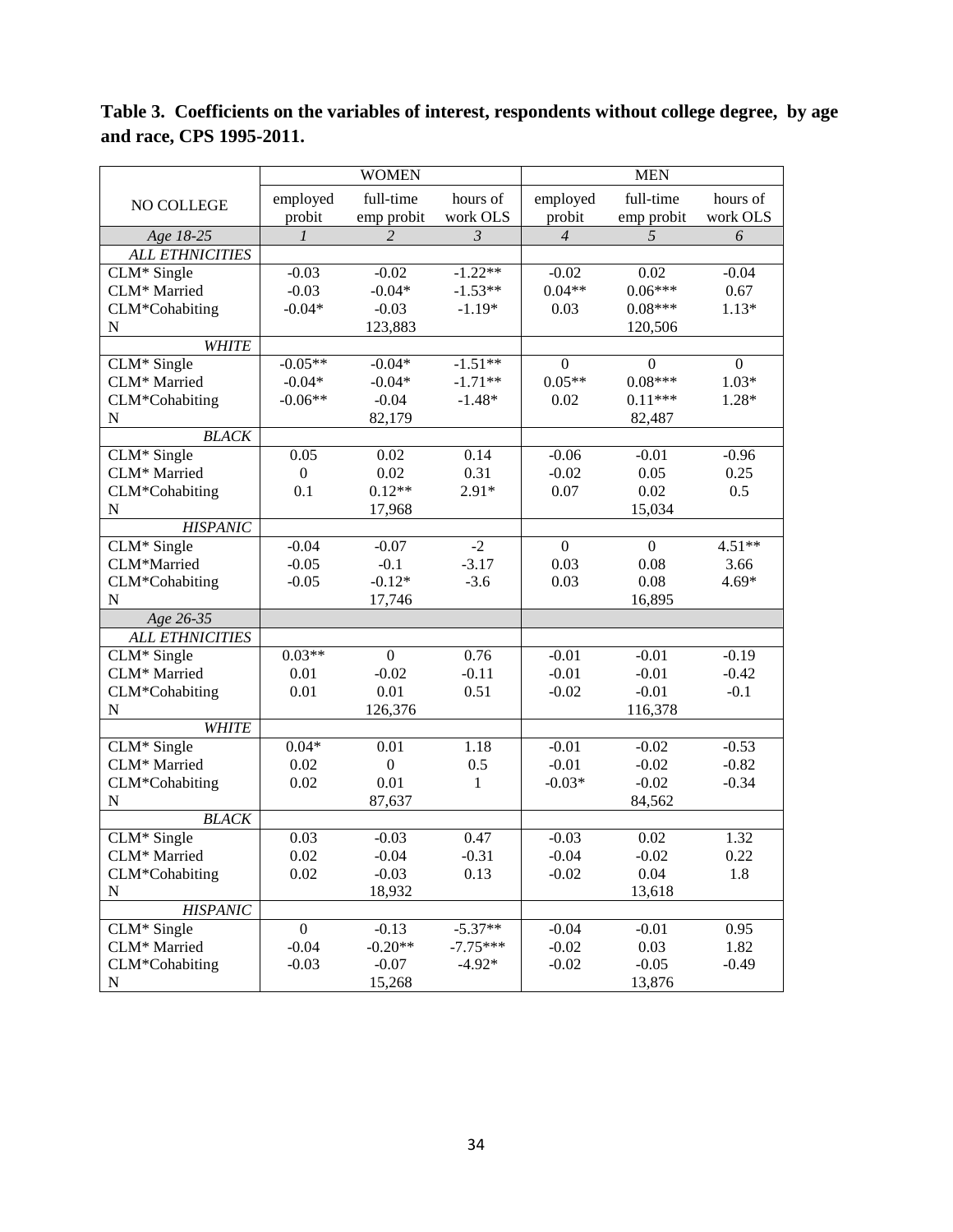|                        |            | <b>WOMEN</b> |            |                | <b>MEN</b>       |           |
|------------------------|------------|--------------|------------|----------------|------------------|-----------|
| <b>COLLEGE</b>         | employed   | full-time    | hours of   | employed       | full-time        | hours of  |
|                        | probit     | emp probit   | work OLS   | probit         | emp probit       | work OLS  |
|                        |            | 2            | 3          | $\overline{4}$ | 5                | 6         |
| <b>ALL ETHNICITIES</b> |            |              |            |                |                  |           |
| <b>CLM</b>             | $-0.01$    | $\Omega$     | $-0.37$    | 0.01           | $\theta$         | 0.6       |
| CLM* Married           | $-0.03***$ | $-0.04*$     | $-1.38**$  | $\Omega$       | 0                | 0.48      |
| CLM*Cohabiting         | $-0.02$    | $-0.06**$    | $-1.91***$ | $-0.01$        | 0                | 0.31      |
| N                      |            | 72,599       |            |                | 56,161           |           |
| <b>WHITE</b>           |            |              |            |                |                  |           |
| $CLM*$ Single          | $-0.03**$  | $\theta$     | $-0.4$     | 0.01           | $\boldsymbol{0}$ | $0.98*$   |
| CLM* Married           | $-0.05***$ | $-0.04*$     | $-1.54**$  | $\Omega$       | 0                | 0.71      |
| CLM*Cohabiting         | $-0.04*$   | $-0.06*$     | $-2.13***$ | $-0.01$        | $\theta$         | 0.38      |
| N                      |            | 58,804       |            |                | 46,894           |           |
| <b>BLACK</b>           |            |              |            |                |                  |           |
| $CLM*$ Single          | 0.05       | $-0.06$      | $-1.87$    | $-0.03$        | 0.01             | $-1.68$   |
| CLM* Married           | 0.03       | $-0.04$      | $-0.88$    | $-0.09$        | $-0.09$          | $-3.02$   |
| CLM*Cohabiting         | 0.05       | $-0.08$      | $-1.57$    | $-0.04$        | 0.02             | 0.94      |
| N                      |            | 6,114        |            |                | 3,439            |           |
| <b>HISPANIC</b>        |            |              |            |                |                  |           |
| $CLM*$ Single          | 0.07       | 0.12         | 3.72       | $-0.03$        | $-0.34***$       | $-6.97**$ |
| CLM* Married           | 0.05       | 0.08         | 3.09       | $-0.02$        | $-0.32***$       | $-5.79*$  |
| CLM*Cohabiting         | 0.08       | 0.01         | 2.59       | $-0.04$        | $-0.33**$        | $-9.13**$ |
| N                      |            | 4,642        |            |                | 3,284            |           |

**Table 4. Coefficients on the variables of interest, college-educated respondents, by age and race, CPS 1995-2011.**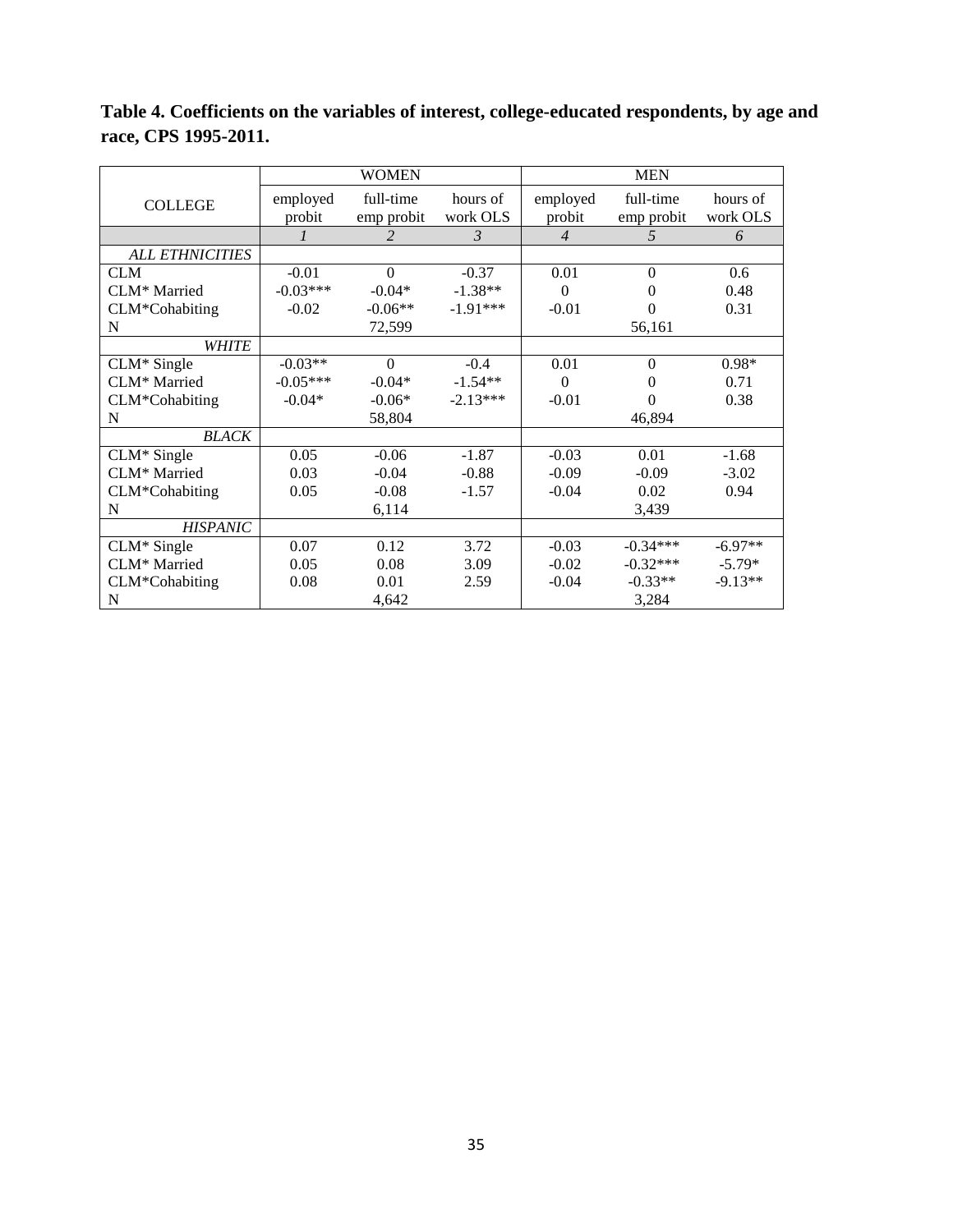## **Table 5 Summary of CPS results for labor supply outcomes.**

| PANEL A. SUMMARY OF RESULTS FOR ALL RESPONDENTS AND THOSE WITH COLLEGE |
|------------------------------------------------------------------------|
| (based on Tables 2 and 4)                                              |

|              |              | women        |        | men         |
|--------------|--------------|--------------|--------|-------------|
| <u>18-35</u> | AШ           | College      | all    | College $*$ |
| single       | Neg FT       |              | Neg LF |             |
| married      | Neg LF FT hs | Neg LF FT hs |        |             |
| cohab        | Neg FT hs    | Neg FT hs    |        |             |

Notes: Neg and Pos stand for 'negative' and 'positive' signs of CLM (common-law marriage) availability; LF: labor force participation; FT: full-time employment; hs: hours of work.

\*When college educated men are broken down by ethnicity, we find a Positive effect on hours for white single men and a Negative effect on FT and hours for Hispanic men (in all relationship status).

PANEL B. SUMMARY OF RESULTS FOR RESPONDENTS WITH NO COLLEGE (based on Table 3)

|                               |           |              | Women no college |           |           | Men no college |       |        |  |
|-------------------------------|-----------|--------------|------------------|-----------|-----------|----------------|-------|--------|--|
|                               | All ethn. | white        | black            | Hisp.     | All ethn. | white          | black | Hisp.  |  |
|                               |           |              |                  |           |           |                |       |        |  |
| $\frac{18-25}{\text{single}}$ | Neg hs    | Neg LF FT hs |                  |           |           |                |       | Pos hs |  |
| married                       | Neg FT hs | Neg LF FT hs |                  |           | Pos LF FT | Pos LF FT hs   |       |        |  |
| cohab                         | Neg LF hs | Neg LF hs    | Pos FT hs        | Neg FT    | Pos FT hs | Pos FT hs      |       | Pos hs |  |
|                               |           |              |                  |           |           |                |       |        |  |
| $26 - 35$                     |           |              |                  |           |           |                |       |        |  |
| single                        | Pos LF    | Pos LF       |                  | Neg hs    |           |                |       |        |  |
| married                       |           |              |                  | Neg FT hs |           |                |       |        |  |
| cohab                         |           |              |                  | Neg hs    |           |                |       |        |  |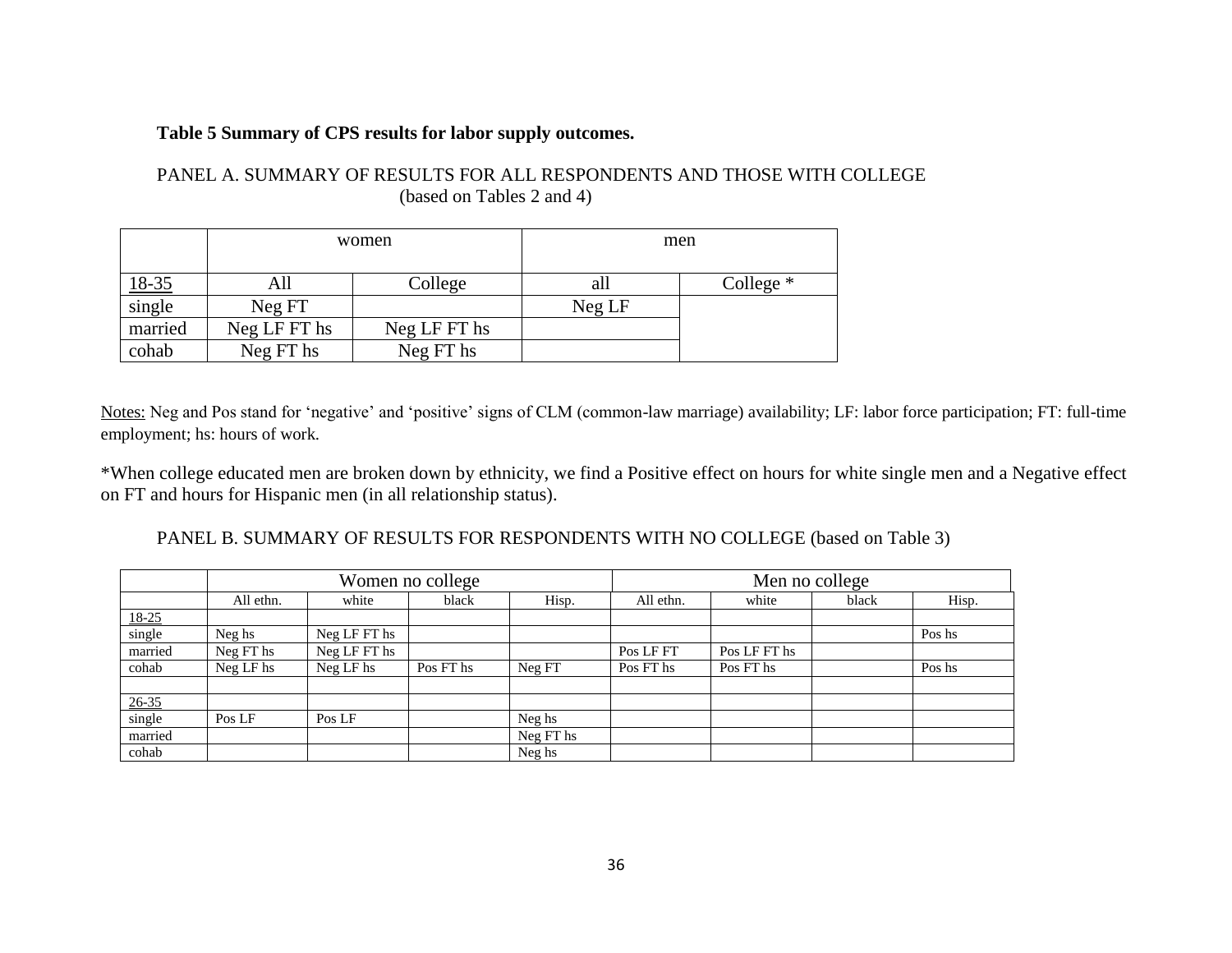|                                      |             | WOMEN, N=15,344 |             | MEN, N=11,028 |
|--------------------------------------|-------------|-----------------|-------------|---------------|
|                                      | h.prod.     | total work      | h.prod.     | total work    |
| Individual characteristics           |             |                 |             |               |
| <b>CLM*</b> Single                   | $-11.34**$  | $-2.5$          | 6.9         | 22.13***      |
| <b>CLM *Married</b>                  | $-14.59**$  | $-14.29**$      | $-13.92*$   | $-14.69$      |
| <b>CLM *Cohabiting</b>               | 13.27       | 39.20**         | 10.49       | $-8.07$       |
| Married                              | 38.08***    | $11.05**$       | 27.97***    | 50.82***      |
| Cohabiting                           | 32.76***    | $15.76**$       | $26.72***$  | $60.45***$    |
| Age                                  | $-10.38***$ | 30.89***        | $-7.13*$    | 32.02***      |
| Age-sq                               | $22.10***$  | $-51.25***$     | 17.43**     | $-49.81***$   |
| No high school diploma               | 0.77        | $-45.31***$     | 0.22        | $-34.23***$   |
| Some college                         | $9.16**$    | 20.54***        | 5.84        | 21.85***      |
| College degree                       | 4.5         | 32.94***        | 8.97        | 29.37***      |
| Graduate degree                      | 14.58**     | 45.45***        | 8.24        | 48.76***      |
| <b>Black</b>                         | $-52.32***$ | $-49.46***$     | $-33.75***$ | $-60.07***$   |
| Hispanic                             | $-9.20*$    | $-1.13$         | $-4.49$     | 6.71          |
| Asian                                | $-13.78$    | $-12.86$        | $-34.07**$  | $-17.37$      |
| Other race                           | 8.98        | $-4.15$         | 20.96**     | $-19.08$      |
| Metropolitan residence               | 6.2         | $-1.83$         | $-8.1$      | 5.93          |
| Presence of kids <6                  | 163.19***   | 99.99***        | 86.16***    | 82.48***      |
| Presence of kids <18                 | 73.96***    | 64.87***        | 40.38***    | 46.67***      |
| Number of children                   | 19.88***    | $10.16***$      | 2.95        | 0.99          |
| Student                              | $-18.76***$ | $-77.52***$     | $-22.16***$ | $-113.57***$  |
| Summer                               | $-3.83$     | $-4.95$         | 6.82        | $10.41*$      |
| Friday                               | $-2.41$     | $-13.72**$      | 7.79        | 6.25          |
| Saturday                             | 37.31***    | $-149.22***$    | 69.97***    | $-179.01***$  |
| Sunday                               | 15.05***    | $-192.70***$    | $61.13***$  | $-225.98***$  |
| Holiday                              | $-22.52*$   | $-236.00***$    | 19.17       | $-291.36***$  |
| State characteristics & time dummies |             |                 |             |               |
| Community property                   | $-5.68$     | $-8.51$         | 5.88        | $-7.73$       |
| Sex ratio                            | 118.33***   | 36.76           | $-18.97$    | 49.55         |
| College educated adults              | 0.33        | $-0.32$         | $-0.4$      | $-3.62***$    |
| Unemployment rate                    | $-0.63$     | 0.6             | 2.72        | $-6.16***$    |
| Log median state income              | $-73.42***$ | $\overline{7}$  | 74.20**     | 70.08*        |
| Welfare                              | 7.18        | $-15.92$        | $-10.56$    | 19.66         |
| Urban population share               | 0.21        | $-0.11$         | $-0.45*$    | 0.06          |
| Northeast                            | 12.24**     | 14.90**         | 3.77        | $-12.09$      |
| Midwest                              | $-6.02$     | $10.00*$        | 14.43**     | $-6.45$       |
| West                                 | 4.82        | 8.46            | 1.31        | $-5.17$       |
| Year dummies                         | yes         | yes             | yes         | yes           |

**Table 6. Household production and total work regressions with full set of controls, tobit marginal effects. US born women & men age 18-35, ATUS 2003-2011.** 

Notes: Dependent variables are daily minutes spent in household production and total work. The latter is defined as household production plus paid work. Survey weights are applied to account evenly for all days of the week.